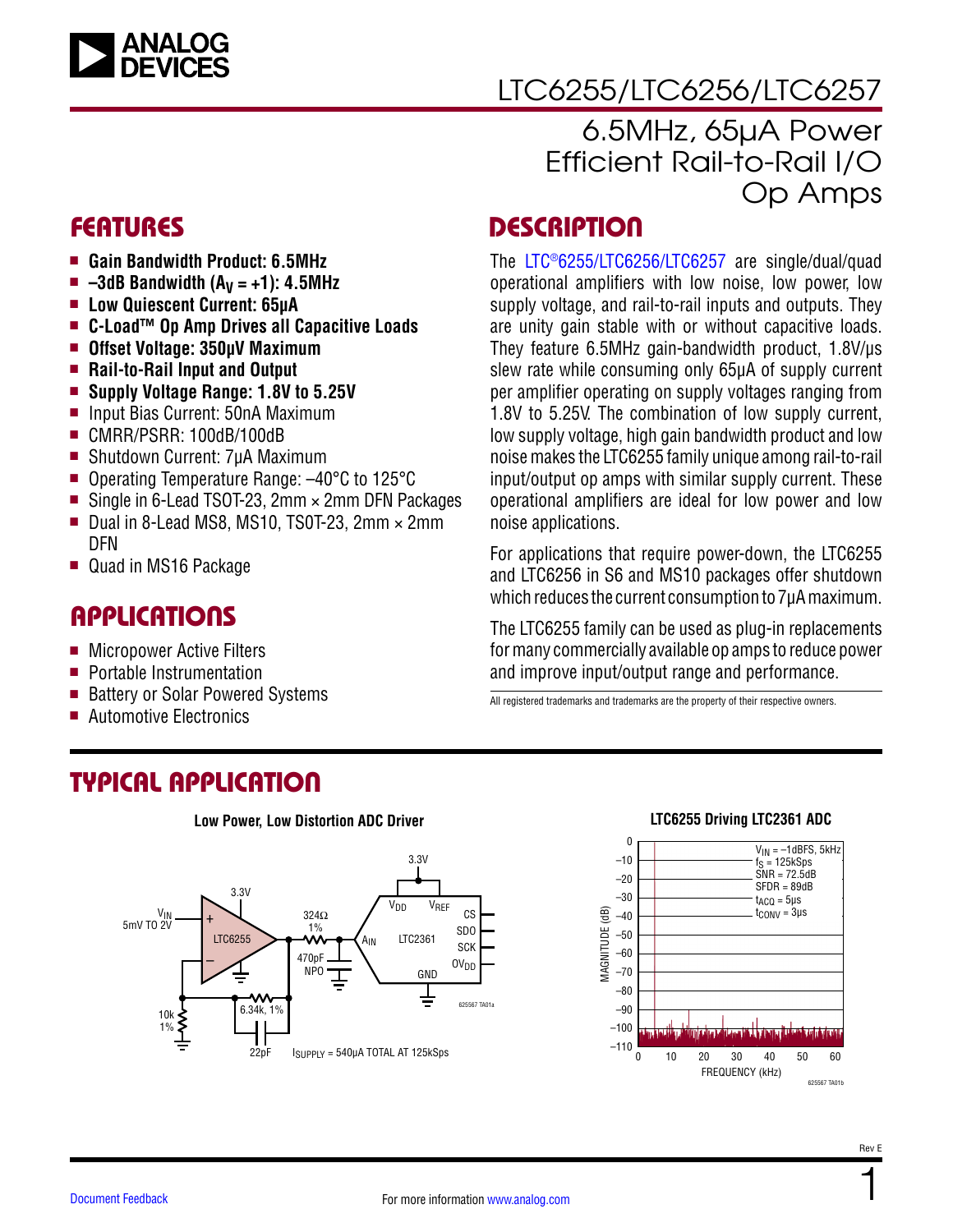### ABSOLUTE MAXIMUM RATINGS

#### **(Note 1)**

| Input Current: +IN, -IN, SHDN (Note 2)  ±10mA      |  |
|----------------------------------------------------|--|
|                                                    |  |
| Output Short-Circuit Duration (Note 3)  Indefinite |  |
| Operating Temperature Range (Note 4)               |  |
| LTC6255C/LTC6256C/LTC6257C -40°C to 85°C           |  |
| LTC6255I/LTC6256I/LTC6257I -40°C to 85°C           |  |
| LTC6255H/LTC6256H/LTC6257H  -40°C to 125°C         |  |

### PIN CONFIGURATION

| Specified Temperature Range (Note 5)       |  |
|--------------------------------------------|--|
| LTC6255C/LTC6256C/LTC6257C  0°C to 70°C    |  |
| LTC6255I/LTC6256I/LTC6257I -40°C to 85°C   |  |
| LTC6255H/LTC6256H/LTC6257H  -40°C to 125°C |  |
|                                            |  |
| Storage Temperature Range  -65°C to 150°C  |  |
| Lead Temperature (Soldering, 10 sec)       |  |
|                                            |  |

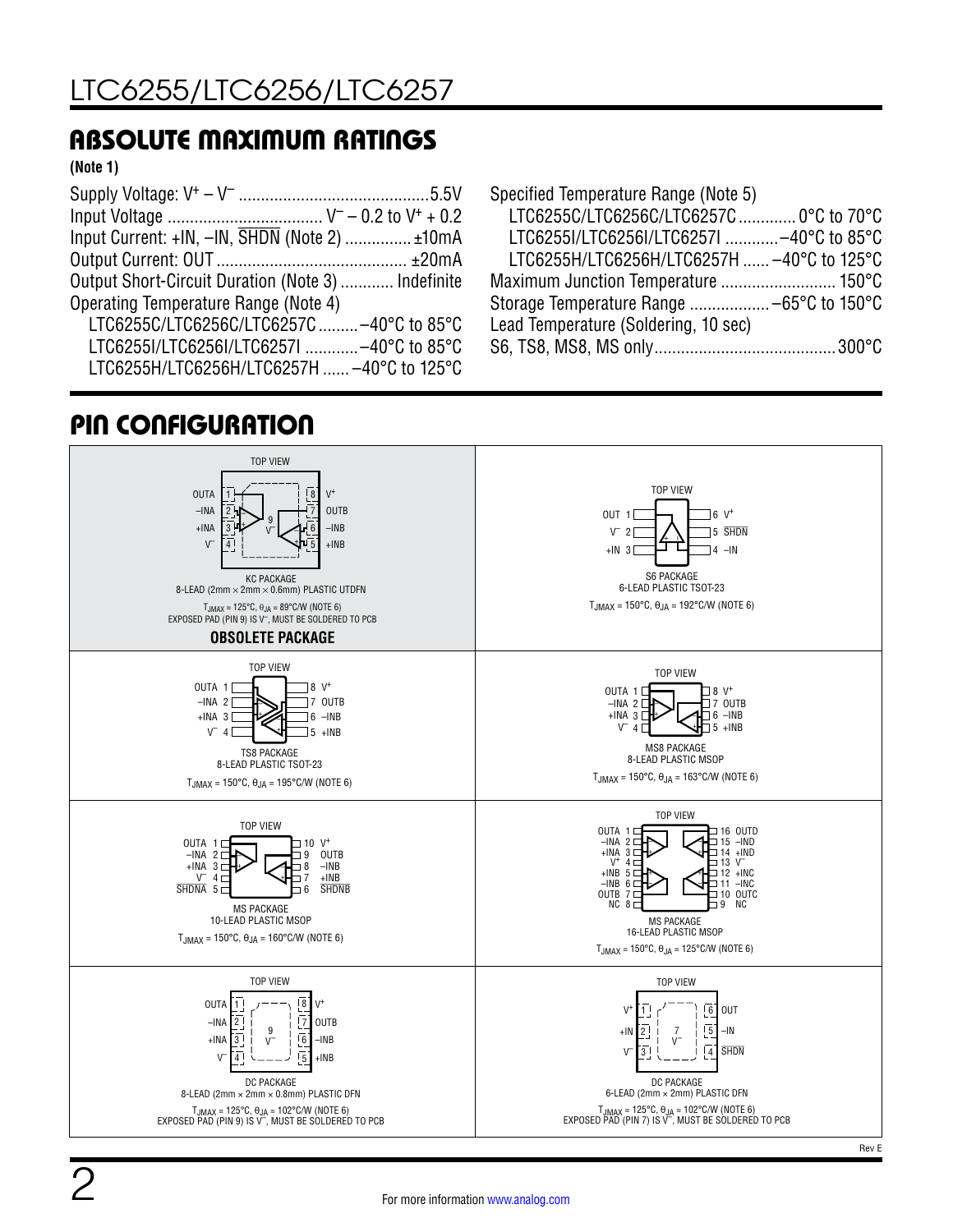# ORDER INFORMATION

**Lead Free Finish**

| <b>TAPE AND REEL (MINI)</b> | <b>TAPE AND REEL</b> | <b>PART MARKING*</b> | <b>PACKAGE DESCRIPTION</b>                           | <b>TEMPERATURE RANGE</b>            |  |
|-----------------------------|----------------------|----------------------|------------------------------------------------------|-------------------------------------|--|
| LTC6255CS6#TRMPBF           | LTC6255CS6#TRPBF     | <b>LTFFT</b>         | 6-Lead Plastic TSOT-23                               | 0°C to 70°C                         |  |
| LTC6255IS6#TRMPBF           | LTC6255IS6#TRPBF     | <b>LTFFT</b>         | 6-Lead Plastic TSOT-23                               | $-40^{\circ}$ C to 85 $^{\circ}$ C  |  |
| LTC6255HS6#TRMPBF           | LTC6255HS6#TRPBF     | <b>LTFFT</b>         | 6-Lead Plastic TSOT-23                               | -40°C to 125°C                      |  |
| LTC6255CDC#TRMPBF           | LTC6255CDC#TRPBF     | <b>LFFV</b>          | 6-Lead (2mm × 2mm × 0.8mm) Plastic DFN               | 0°C to 70°C                         |  |
| LTC6255IDC#TRMPBF           | LTC6255IDC#TRPBF     | <b>LFFV</b>          | 6-Lead (2mm $\times$ 2mm $\times$ 0.8mm) Plastic DFN | $-40^{\circ}$ C to 85 $^{\circ}$ C  |  |
| LTC6256CTS8#TRMPBF          | LTC6256CTS8#TRPBF    | <b>LTFFW</b>         | 8-Lead Plastic TSOT-23                               | 0°C to 70°C                         |  |
| LTC6256ITS8#TRMPBF          | LTC6256ITS8#TRPBF    | <b>LTFFW</b>         | 8-Lead Plastic TSOT-23                               | $-40^{\circ}$ C to 85 $^{\circ}$ C  |  |
| LTC6256HTS8#TRMPBF          | LTC6256HTS8#TRPBF    | <b>LTFFW</b>         | 8-Lead Plastic TSOT-23                               | $-40^{\circ}$ C to 125 $^{\circ}$ C |  |
| <b>OBSOLETE</b>             |                      |                      |                                                      |                                     |  |
| LTC6256CKC#TRMPBF           | LTC6256CKC#TRPBF     | <b>DXYT</b>          | 8-Lead (2mm × 2mm × 0.6mm) Plastic UTDFN             | 0°C to 70°C                         |  |
| LTC6256IKC#TRMPBF           | LTC6256IKC#TRPBF     | <b>DXYT</b>          | 8-Lead (2mm × 2mm × 0.6mm) Plastic UTDFN             | $-40^{\circ}$ C to 85 $^{\circ}$ C  |  |
| LTC6256CDC#TRMPBF           | LTC6256CDC#TRPBF     | LGVP                 | 8-Lead (2mm × 2mm × 0.8mm) Plastic DFN               | 0°C to 70°C                         |  |
| LTC6256IDC#TRMPBF           | LTC6256IDC#TRPBF     | LGVP                 | 8-Lead (2mm × 2mm × 0.8mm) Plastic DFN               | $-40^{\circ}$ C to 85 $^{\circ}$ C  |  |
| LTC6256CMS8#PBF             | LTC6256CMS8#TRPBF    | <b>LTDXW</b>         | 8-Lead Plastic MSOP                                  | 0°C to 70°C                         |  |
| LTC6256IMS8#PBF             | LTC6256IMS8#TRPBF    | <b>LTDXW</b>         | 8-Lead Plastic MSOP                                  | $-40^{\circ}$ C to 85 $^{\circ}$ C  |  |
| LTC6256CMS#PBF              | LTC6256CMS#TRPBF     | LTDXX                | 10-Lead Plastic MSOP                                 | 0°C to 70°C                         |  |
| LTC6256IMS#PBF              | LTC6256IMS#TRPBF     | <b>LTDXX</b>         | 10-Lead Plastic MSOP                                 | $-40^{\circ}$ C to 85 $^{\circ}$ C  |  |
| LTC6257CMS#PBF              | LTC6257CMS#TRPBF     | 6257                 | 16-Lead Plastic MSOP                                 | 0°C to 70°C                         |  |
| LTC6257IMS#PBF              | LTC6257IMS#TRPBF     | 6257                 | 16-Lead Plastic MSOP                                 | $-40^{\circ}$ C to 85 $^{\circ}$ C  |  |
| LTC6257HMS#PBF              | LTC6257HMS#TRPBF     | 6257                 | 16-Lead Plastic MSOP                                 | $-40^{\circ}$ C to 125 $^{\circ}$ C |  |

Consult ADI Marketing for parts specified with wider operating temperature ranges.

[Tape and reel specifications](http://www.analog.com/media/en/package-pcb-resources/package/tape-reel-rev-n.pdf). Some packages are available in 500 unit reels through designated sales channels with #TRMPBF suffix.

### **5V ELECTRICAL CHARACTERISTICS** The  $\bullet$  denotes the specifications which apply over the full operating temperature range, otherwise specifications are at T<sub>A</sub> = 25°C. V<sub>SUPPLY</sub> = 5V, V<sub>CM</sub> = V<sub>OUT</sub> = V<sub>SUPPLY</sub>/2, C<sub>L</sub> = 10pF, V<sub>SHDN</sub> is unconnected.

| <b>SYMBOL</b> | <b>PARAMETER</b>            | <b>CONDITIONS</b>                             | MIN              | TYP            | MAX        | <b>UNITS</b>      |
|---------------|-----------------------------|-----------------------------------------------|------------------|----------------|------------|-------------------|
| $V_{OS}$      | Input Offset Voltage        | $V_{CM} = V^- + 0.3V$ (PNP Region)            | $-350$<br>$-700$ | 100            | 350<br>700 | μV<br>μV          |
|               |                             | $V_{CM}$ = V <sup>+</sup> – 0.3V (NPN Region) | $-350$<br>$-700$ | 100            | 350<br>700 | μV<br>μV          |
| $V_{OS}$ TC   | Input Offset Voltage Drift  | $V_{CM} = V^- + 0.3V$ , $V^+ - 0.3V$          |                  | 1.5            |            | $\mu$ V/°C        |
| $I_B$         | Input Bias Current (Note 7) | $V_{CM} = V^- + 0.3V$                         | $-50$<br>$-75$   | $-5$           | 50<br>75   | пA<br>пA          |
|               |                             | $V_{CM} = V^+ - 0.3V$                         | $-50$<br>$-75$   | 5              | 50<br>75   | пA<br>пA          |
| $I_{OS}$      | Input Offset Current        | $V_{CM} = V^- + 0.3V$                         | $-20$<br>$-35$   | $\overline{2}$ | 20<br>35   | пA<br>пA          |
|               |                             | $V_{CM} = V^+ - 0.3V$                         | $-20$<br>$-35$   | $\overline{2}$ | 20<br>35   | пA<br>пA          |
| $e_n$         | Input Voltage Noise Density | $f = 1$ kHz                                   |                  | 20             |            | $nV/\sqrt{Hz}$    |
|               | Input Noise Voltage         | $f = 0.1$ Hz to 10Hz                          |                  | 2.5            |            | µV <sub>P-P</sub> |
|               |                             |                                               |                  |                |            | Rev E             |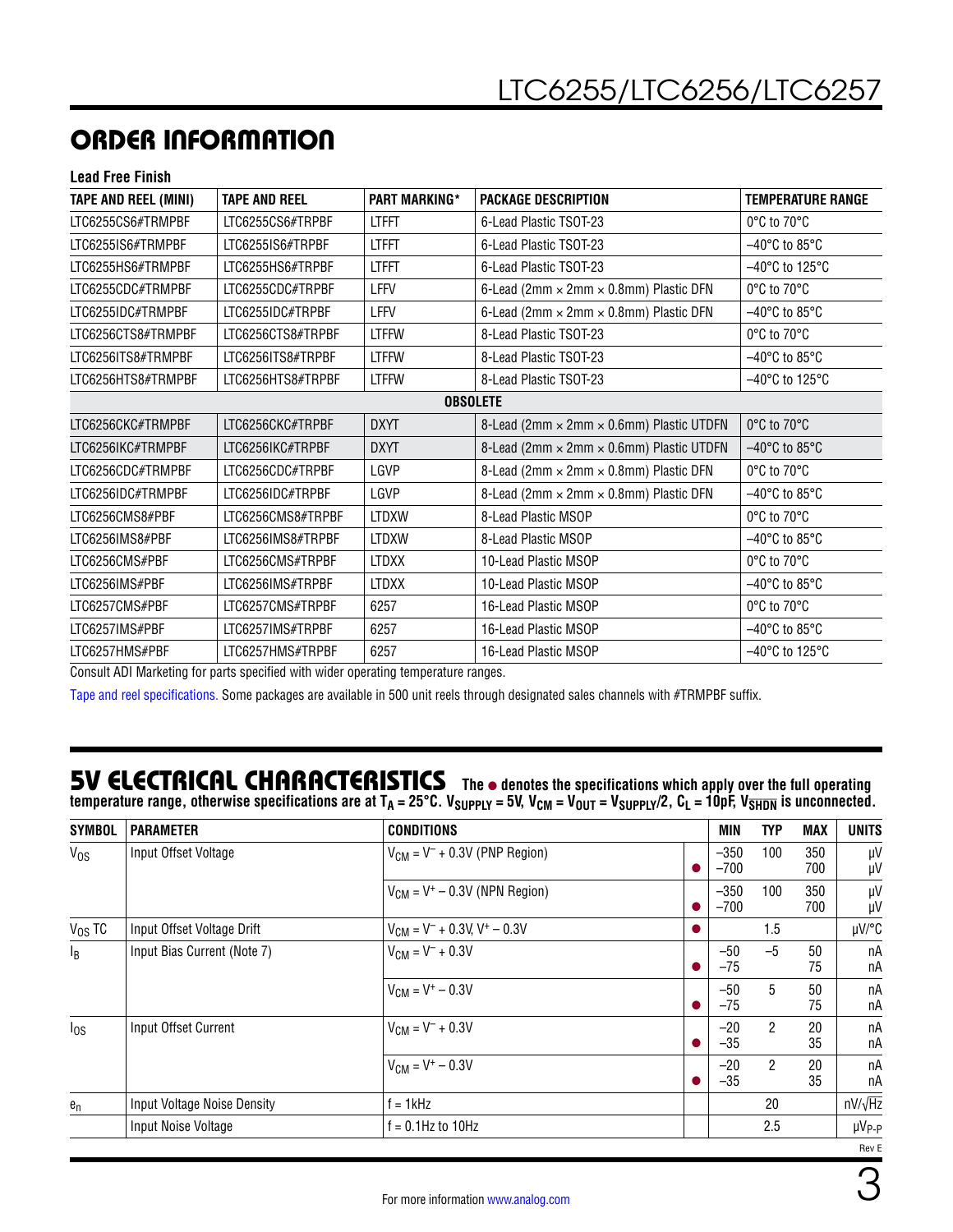### **5V ELECTRICAL CHARACTERISTICS** The  $\bullet$  denotes the specifications which apply over the full operating

temperature range, otherwise specifications are at T<sub>A</sub> = 25°C. V<sub>SUPPLY</sub> = 5V, V<sub>CM</sub> = V<sub>OUT</sub> = V<sub>SUPPLY</sub>/2, C<sub>L</sub> = 10pF, V<sub>SHDN</sub> is unconnected.

| <b>SYMBOL</b>              | <b>PARAMETER</b>                                                          | <b>CONDITIONS</b>                                                                                                         |                | <b>MIN</b>          | <b>TYP</b>               | <b>MAX</b>           | <b>UNITS</b>                       |
|----------------------------|---------------------------------------------------------------------------|---------------------------------------------------------------------------------------------------------------------------|----------------|---------------------|--------------------------|----------------------|------------------------------------|
| $i_{n}$                    | <b>Input Current Noise Density</b>                                        | $f = 1$ kHz, $V_{CM} = 0V$ to 4V (PNP Input)<br>$f = 1$ kHz, $V_{CM} = 4V$ to 5V (NPN Input)                              |                |                     | 380<br>850               |                      | $f_A/\sqrt{Hz}$<br>$f_A/\sqrt{Hz}$ |
| $R_{IN}$                   | <b>Input Resistance</b>                                                   | <b>Differential</b><br><b>Common Mode</b>                                                                                 |                |                     | 1<br>10                  |                      | $M\Omega$<br>$M\Omega$             |
| $C_{IN}$                   | Input Capacitance                                                         | Differential<br><b>Common Mode</b>                                                                                        |                |                     | 0.4<br>0.3               |                      | pF<br>pF                           |
| <b>CMRR</b>                | Common Mode Rejection Ratio                                               | $V_{CM} = 0.3V$ to 3.5V                                                                                                   |                | 75<br>71            | 100                      |                      | dB<br>dB                           |
| <b>IVR</b>                 | Input Voltage Range                                                       |                                                                                                                           |                | $-0.1$              |                          | 5.1                  | $\mathsf{V}$                       |
| <b>PSRR</b>                | Power Supply Rejection Ratio                                              | $V_{CM}$ = 0.4V, $V_S$ Ranges from 1.8V to 5V                                                                             |                | 82<br>78            | 100                      |                      | dB<br>dB                           |
| $A_V$                      | Large Signal Gain                                                         | $V_{\text{OUT}} = 0.5V$ to 4.5V, R <sub>LOAD</sub> = 100k                                                                 |                | 50<br>28            | 200                      |                      | V/mV<br>V/mV                       |
|                            |                                                                           | $V_{\text{OUT}} = 0.5V$ to 4.5V, $R_{\text{LOAD}} = 10k$                                                                  |                | 25<br>8             | 50                       |                      | V/mV<br>V/mV                       |
| $V_{OL}$                   | Output Swing Low (Input Overdrive 30mV).<br>Measured from V <sup>-</sup>  | No Load                                                                                                                   |                |                     | 6                        | 25<br>35             | mV<br>mV                           |
|                            |                                                                           | $ISINK = 100µA$                                                                                                           | $\bullet$      |                     | 10                       | 30<br>40             | mV<br>mV                           |
|                            |                                                                           | $ISINK = 1mA$                                                                                                             | ●              |                     | 30                       | 75<br>95             | mV<br>mV                           |
| $V_{OH}$                   | Output Swing High (Input Overdrive 30mV).<br>Measured from V <sup>+</sup> | No Load                                                                                                                   | 0              |                     | 24                       | 55<br>60             | mV<br>mV                           |
|                            |                                                                           | $I_{\text{SOURCE}} = 100 \mu A$                                                                                           |                |                     | 30                       | 80<br>90             | mV<br>mV                           |
|                            |                                                                           | $I_{\text{SOURCE}} = 1 \text{mA}$                                                                                         |                |                     | 75                       | 150<br>170           | mV<br>mV                           |
| $I_{SC}$                   | <b>Output Short-Circuit Current</b>                                       |                                                                                                                           |                | 17<br>8             | 35                       |                      | mA<br>mA                           |
| $\mathsf{I}_\mathsf{S}$    | Supply Current per Amplifier                                              |                                                                                                                           |                | 57<br>42            | 65                       | 85<br>100            | μA<br>μA                           |
|                            | Supply Current in Shutdown                                                |                                                                                                                           |                |                     | 6                        | $\overline{7}$<br>12 | μA<br>μA                           |
| <b>I</b> SHDN              | Shutdown Pin Current                                                      | $V_{\overline{\text{SHDN}}} = 0.6 V$<br>$V\overline{\text{SHDN}} = 1.5V$                                                  | $\bullet$<br>● | $-900$              | $-1400 - 1000$<br>$-500$ |                      | nA<br>пA                           |
| VIL                        | <b>SHDN</b> Input Low Voltage                                             | Disable                                                                                                                   | 0              |                     |                          | 0.6                  | $\mathsf{V}$                       |
| $\mathsf{V}_{\mathsf{IH}}$ | <b>SHDN</b> Input High Voltage                                            | Enable                                                                                                                    | $\bullet$      | 1.5                 |                          |                      | V                                  |
| t <sub>on</sub>            | Turn-On Time                                                              | SHDN Toggle from 0V to 5V                                                                                                 |                |                     | 50                       |                      | $\mu\text{s}$                      |
| $t_{OFF}$                  | Turn-Off Time                                                             | SHDN Toggle from 5V to 0V                                                                                                 |                |                     | 20                       |                      | μs                                 |
| BW                         | -3dB Closed Loop Bandwidth                                                | $A_V = 1$                                                                                                                 |                |                     | 4.5                      |                      | <b>MHz</b>                         |
| GBW                        | Gain-Bandwidth Product                                                    | $f = 200kHz$                                                                                                              |                | 2.5<br>$\mathbf{2}$ | 6.5                      |                      | <b>MHz</b><br><b>MHz</b>           |
| $t_{\rm S}$                | Settling Time, 0.5V to 4.5V, Unity Gain                                   | 0.1%<br>0.01%                                                                                                             |                |                     | 4<br>6                   |                      | μs<br>μs                           |
| SR                         | Slew Rate                                                                 | $A_V = -1$ , $V_{OUT} = 0.5V$ to 4.5V, $C_{LOAD} = 10pF$ ,<br>$R_F = R_G = 10k\Omega$                                     | O              | 1.0<br>0.75         | 1.8                      |                      | $V/\mu s$<br>$V/\mu s$             |
| <b>FPBW</b>                | Full Power Bandwidth (Note 8)                                             | $4V_{P-P}$                                                                                                                |                |                     | 140                      |                      | kHz                                |
| $THD + N$                  | <b>Total Harmonic Distortion and Noise</b>                                | f = 500Hz, $A_V = 2$ , $R_L = 4k\Omega$ , $V_{OUTP-P} = 1V$<br>$V_{IN}$ = 2.25V to 2.75V                                  |                |                     | 0.0022<br>93             |                      | $\%$<br>dB                         |
| <b>LEAK</b>                | Output Leakage Current in Shutdown                                        | $V_{\overline{\text{SHDN}}} = 0 V, V_{\text{OUT}} = 0 V$<br>$V\overline{\text{SHDN}}$ = 0V, $V\overline{\text{OUT}}$ = 5V | $\bullet$      | $-400$<br>$-400$    |                          | 400<br>400           | nA<br>nА                           |
|                            |                                                                           |                                                                                                                           |                |                     |                          |                      | Rev E                              |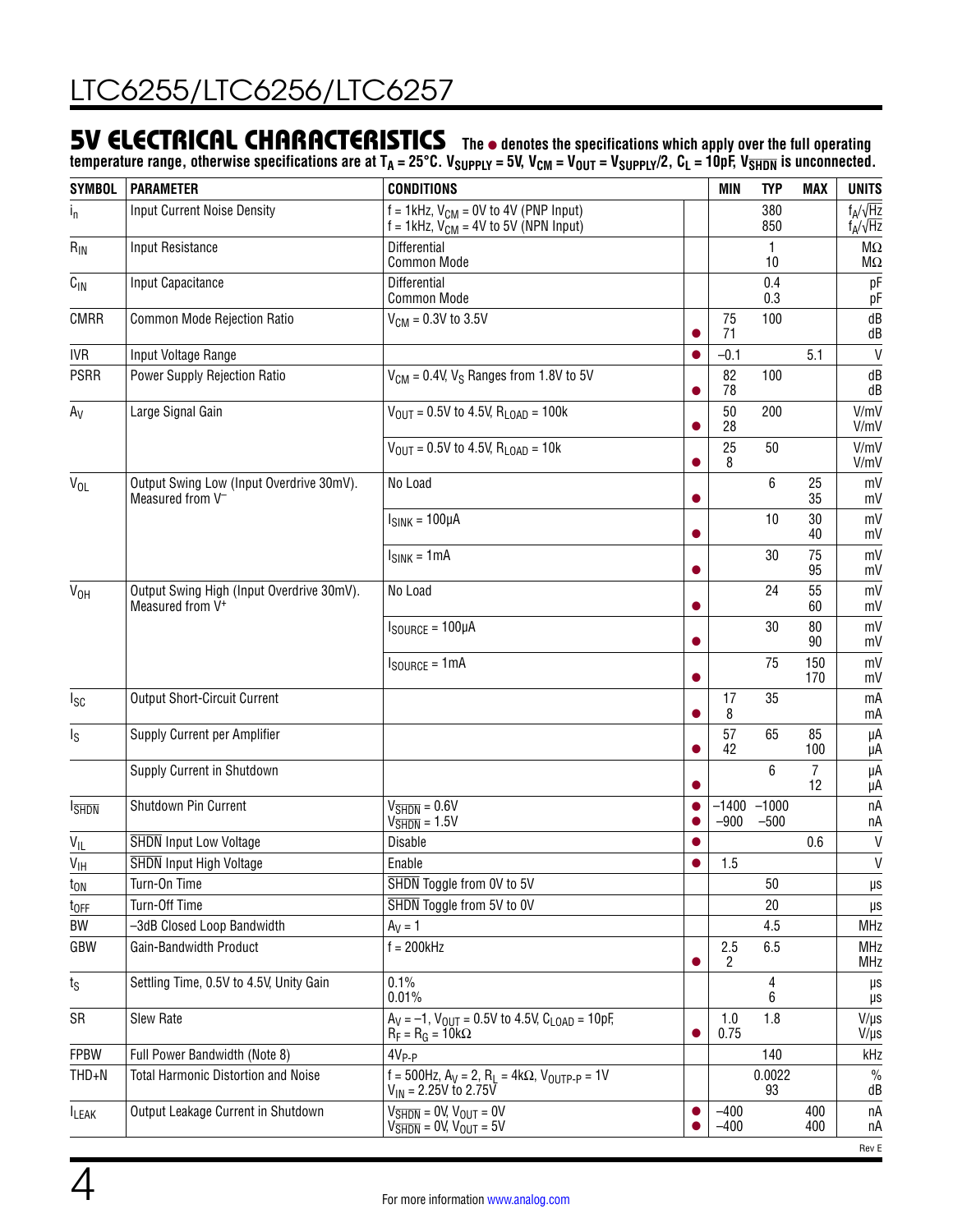### **1.8V ELECTRICAL CHARACTERISTICS** The  $\bullet$  denotes the specifications which apply over the full

operating temperature range, otherwise specifications are at T<sub>A</sub> = 25°C. V<sub>SUPPLY</sub> = 1.8V, V<sub>CM</sub> = V<sub>OUT</sub> = 0.4V, C<sub>L</sub> = 10pF, V<sub>SHDN</sub> is **unconnected.**

| <b>SYMBOL</b>   | <b>PARAMETER</b>                                                         | <b>CONDITIONS</b>                                                                                              |           | <b>MIN</b>       | <b>TYP</b>     | <b>MAX</b> | <b>UNITS</b>                        |
|-----------------|--------------------------------------------------------------------------|----------------------------------------------------------------------------------------------------------------|-----------|------------------|----------------|------------|-------------------------------------|
| $V_{OS}$        | Input Offset Voltage                                                     | $V_{CM} = V^- + 0.3V$                                                                                          | O         | $-350$<br>$-700$ | 100            | 350<br>700 | μV<br>μV                            |
|                 |                                                                          | $V_{CM} = V^+ - 0.3V$                                                                                          |           | $-350$<br>$-700$ | 100            | 350<br>700 | $\mu$ V<br>μV                       |
| $V_{OS}$ TC     | Input Offset Voltage Drift                                               | $V_{CM} = V^- + 0.3V$ , $V^+ - 0.3V$                                                                           | $\bullet$ |                  | 1.5            |            | µV/°C                               |
| $I_B$           | Input Bias Current (Note 7)                                              | $V_{CM} = V^- + 0.3V$                                                                                          | $\bullet$ | $-50$<br>$-75$   | $-8$           | 50<br>75   | nA<br>пA                            |
|                 |                                                                          | $V_{CM} = V^+ - 0.3V$                                                                                          | ●         | $-50$<br>$-75$   | 5              | 50<br>75   | nA<br>пA                            |
| $I_{OS}$        | Input Offset Current                                                     | $V_{CM} = V^- + 0.3V$                                                                                          | O         | $-20$<br>$-35$   | $\overline{2}$ | 20<br>35   | nA<br>пA                            |
|                 |                                                                          | $V_{CM} = V^+ - 0.3V$                                                                                          |           | $-20$<br>$-35$   | $\overline{2}$ | 20<br>35   | nA<br>пA                            |
| ${\bf e}_n$     | Input Voltage Noise Density                                              | $f = 1$ kHz, $V_{CM} = 0.4V$                                                                                   |           |                  | 21             |            | $nV/\sqrt{Hz}$                      |
|                 | Input Noise Voltage                                                      | $f = 0.1$ Hz to 10Hz                                                                                           |           |                  | 2.5            |            | $\mu V_{P-P}$                       |
| $i_{n}$         | <b>Input Current Noise Density</b>                                       | $f = 1$ kHz, V <sub>CM</sub> = 0V to 0.8V (PNP Input)<br>$f = 1$ kHz, V <sub>CM</sub> = 1V to 1.8V (NPN Input) |           |                  | 580<br>870     |            | $f_A/\sqrt{Hz}$<br>$f_A/\sqrt{Hz}$  |
| $R_{IN}$        | Input Resistance                                                         | Differential<br>Common Mode                                                                                    |           |                  | 1<br>10        |            | $\mathsf{M}\Omega$<br>$\sf M\Omega$ |
| $C_{\text{IN}}$ | Input Capacitance                                                        | Differential<br><b>Common Mode</b>                                                                             |           |                  | 0.4<br>0.3     |            | pF<br>pF                            |
| CMRR            | Common Mode Rejection Ratio                                              | $V_{CM} = 0.2V$ to 1.6V                                                                                        |           | 74<br>67         | 90             |            | dB<br>dB                            |
| <b>IVR</b>      | Input Voltage Range                                                      |                                                                                                                | $\bullet$ | $-0.1$           |                | 1.9        | $\mathsf{V}$                        |
| <b>PSRR</b>     | Power Supply Rejection Ratio                                             | $V_{CM}$ = 0.4V, $V_S$ Ranges from 1.8V to 5V                                                                  | o         | 82<br>78         | 100            |            | dB<br>dB                            |
| $A_V$           | Large Signal Gain                                                        | $V_{\text{OUT}} = 0.5V$ to 1.3V, R <sub>LOAD</sub> = 100k                                                      |           | $30\,$<br>17     | 110            |            | V/mV<br>V/mV                        |
|                 |                                                                          | $V_{OUT}$ = 0.5V to 1.3V, R <sub>LOAD</sub> = 10k                                                              |           | 15<br>5          | 50             |            | V/mV<br>V/mV                        |
| $V_{OL}$        | Output Swing Low (Input Overdrive 30mV),<br>Measured from V <sup>-</sup> | No Load                                                                                                        |           |                  | 6              | 35<br>40   | mV<br>mV                            |
|                 |                                                                          | $ISINK = 100\muA$                                                                                              | ●         |                  | 10             | 40<br>45   | mV<br>mV                            |
|                 |                                                                          | $ISINK = 1mA$                                                                                                  |           |                  | 30             | 75<br>90   | mV<br>mV                            |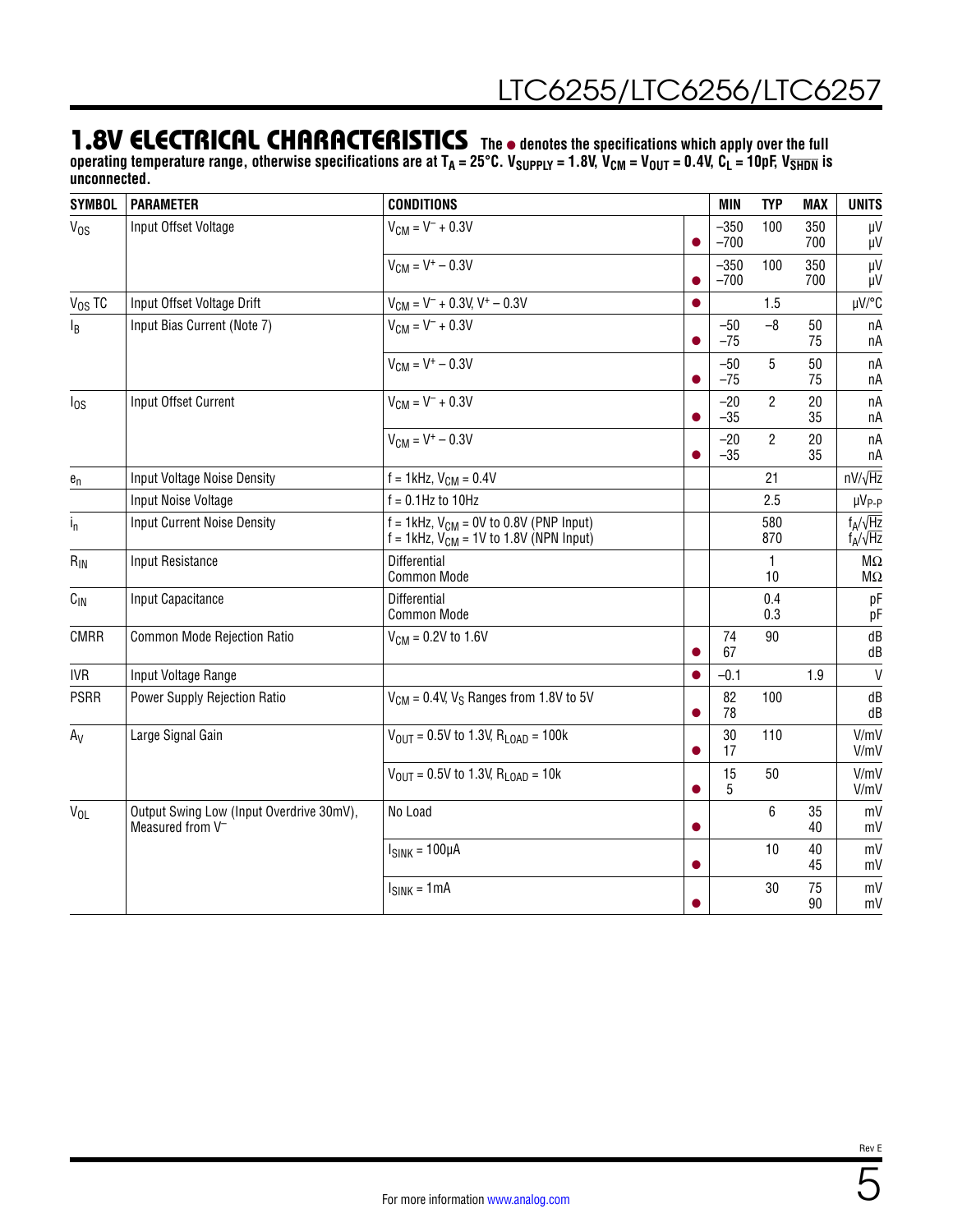### **1.8V ELECTRICAL CHARACTERISTICS** The  $\bullet$  denotes the specifications which apply over the full

operating temperature range, otherwise specifications are at T<sub>A</sub> = 25°C. V<sub>SUPPLY</sub> = 1.8V, V<sub>CM</sub> = V<sub>OUT</sub> = 0.4V, C<sub>L</sub> = 10pF, V<sub>SHDN</sub> is **unconnected.**

| <b>SYMBOL</b>           | <b>PARAMETER</b>                                                          | <b>CONDITIONS</b>                                                                        |           | MIN              | <b>TYP</b>      | <b>MAX</b> | <b>UNITS</b>             |
|-------------------------|---------------------------------------------------------------------------|------------------------------------------------------------------------------------------|-----------|------------------|-----------------|------------|--------------------------|
| V <sub>OH</sub>         | Output Swing High (Input Overdrive 30mV),<br>Measured from V <sup>+</sup> | No Load                                                                                  | 0         |                  | 24              | 55<br>60   | mV<br>mV                 |
|                         |                                                                           | $I_{\text{SOLRCE}} = 100 \mu A$                                                          | O         |                  | 30              | 65<br>75   | mV<br>mV                 |
|                         |                                                                           | $I_{\text{SOURCE}} = 1 \text{mA}$                                                        | $\bullet$ |                  | 75              | 135<br>150 | mV<br>mV                 |
| $I_{SC}$                | <b>Output Short-Circuit Current</b>                                       |                                                                                          | 0         | 12<br>3          | 17              |            | mA<br>mA                 |
| $\mathsf{I}_\mathsf{S}$ | Supply Current per Amplifier                                              |                                                                                          |           | 53<br>35         | 60              | 68<br>83   | μA<br>μA                 |
|                         | Supply Current in Shutdown                                                |                                                                                          |           |                  | 1.4             | 2.0<br>3.0 | μA<br>μA                 |
| <b>I</b> SHDN           | Shutdown Pin Current                                                      | $V_{\overline{\text{SHDN}}} = 0.5 V$<br>$V_{\overline{\text{SHDN}}} = 1.3 V$             |           | $-480$<br>$-160$ | $-350$<br>$-40$ |            | nA<br>пA                 |
| $V_{\parallel L}$       | <b>SHDN</b> Input Low Voltage                                             | <b>Disable</b>                                                                           |           |                  |                 | 0.5        | V                        |
| $V_{\text{IH}}$         | <b>SHDN</b> Input High Voltage                                            | Enable                                                                                   |           | 1.3              |                 |            | $\mathsf{V}$             |
| $t_{ON}$                | Turn-On Time                                                              | SHDN Toggle From 0V to 1.8V                                                              |           |                  | 150             |            | $\mu s$                  |
| $t_{OFF}$               | Turn-Off Time                                                             | SHDN Toggle From 1.8V to 0V                                                              |           |                  | 50              |            | μs                       |
| BW                      | -3dB Closed Loop Bandwidth                                                | $A_V = 1$                                                                                |           |                  | 4               |            | <b>MHz</b>               |
| GBW                     | Gain-Bandwidth Product                                                    | $f = 200$ kHz                                                                            |           | 2.4<br>1.8       | 6               |            | <b>MHz</b><br><b>MHz</b> |
| $T_S$                   | Settling Time, 0.3V to 1.5V, Unity Gain                                   | 0.1%<br>0.01%                                                                            |           |                  | 4<br>6          |            | μs<br>μs                 |
| SR                      | Slew Rate                                                                 | $A_V = -1$ , $V_{OIII} = 0.3V$ to 1.5V, $C_{I OAD} = 10pF$                               |           | 0.9<br>0.75      | 1.5             |            | $V/\mu s$<br>$V/\mu s$   |
| <b>FPBW</b>             | Full Power Bandwidth (Note 8)                                             | $1.2VP-P$                                                                                |           |                  | 400             |            | kHz                      |
| $THD + N$               | <b>Total Harmonic Distortion and Noise</b>                                | f = 500Hz, $A_V = 2$ , $R_L = 4k\Omega$ , $V_{OUTP-P} = 1V$<br>$V_{IN}$ = 0.25V to 0.75V |           |                  | 0.006<br>84     |            | $\%$<br>dB               |

**Note 1:** Stresses beyond those listed under Absolute Maximum Ratings may cause permanent damage to the device. Exposure to any Absolute Maximum Rating condition for extended periods may affect device reliability and lifetime.

**Note 2:** The inputs are protected by back-to-back diodes as well as ESD protection diodes to each power supply. If the differential input voltage exceeds 3.6V or the input extends more than 500mV beyond the power supply, the input current should be limited to less than 10mA.

**Note 3:** A heat sink may be required to keep the junction temperature below the absolute maximum rating when the output is shorted indefinitely.

**Note 4:** The LTC6255C/LTC6256C/LTC6257C and LTC6255I/LTC6256I/ LTC6257I are guaranteed functional over the temperature range of –40°C to 85°C. The LTC6255H/LTC6256H/LTC6257H are guaranteed functional over the temperature range of –40°C to 125°C.

**Note 5:** The LTC6255C/LTC6256C/LTC6257C are guaranteed to meet the specified performance from 0°C to 70°C. The LTC6255C/LTC6256C/ LTC6257C are designed, characterized and expected to meet specified performance from –40°C to 85°C but are not tested or QA sampled at these temperatures. The LTC6255I/LTC6256I/LTC6257I are guaranteed to meet specified performance from –40°C to 85°C. The LTC6255H/ LTC6256H/LTC6257H are guaranteed to meet specified performance from –40°C to 125°C.

**Note 6:** Thermal resistance varies with the amount of PC board metal connected to the package. The specified values are for short traces connected to the leads.

**Note 7:** The input bias current is the average of the currents through the positive and negative input pins.

**Note 8:** Full power bandwidth is calculated from the slew rate FPBW =  $SR/\pi \cdot V_{P-P.}$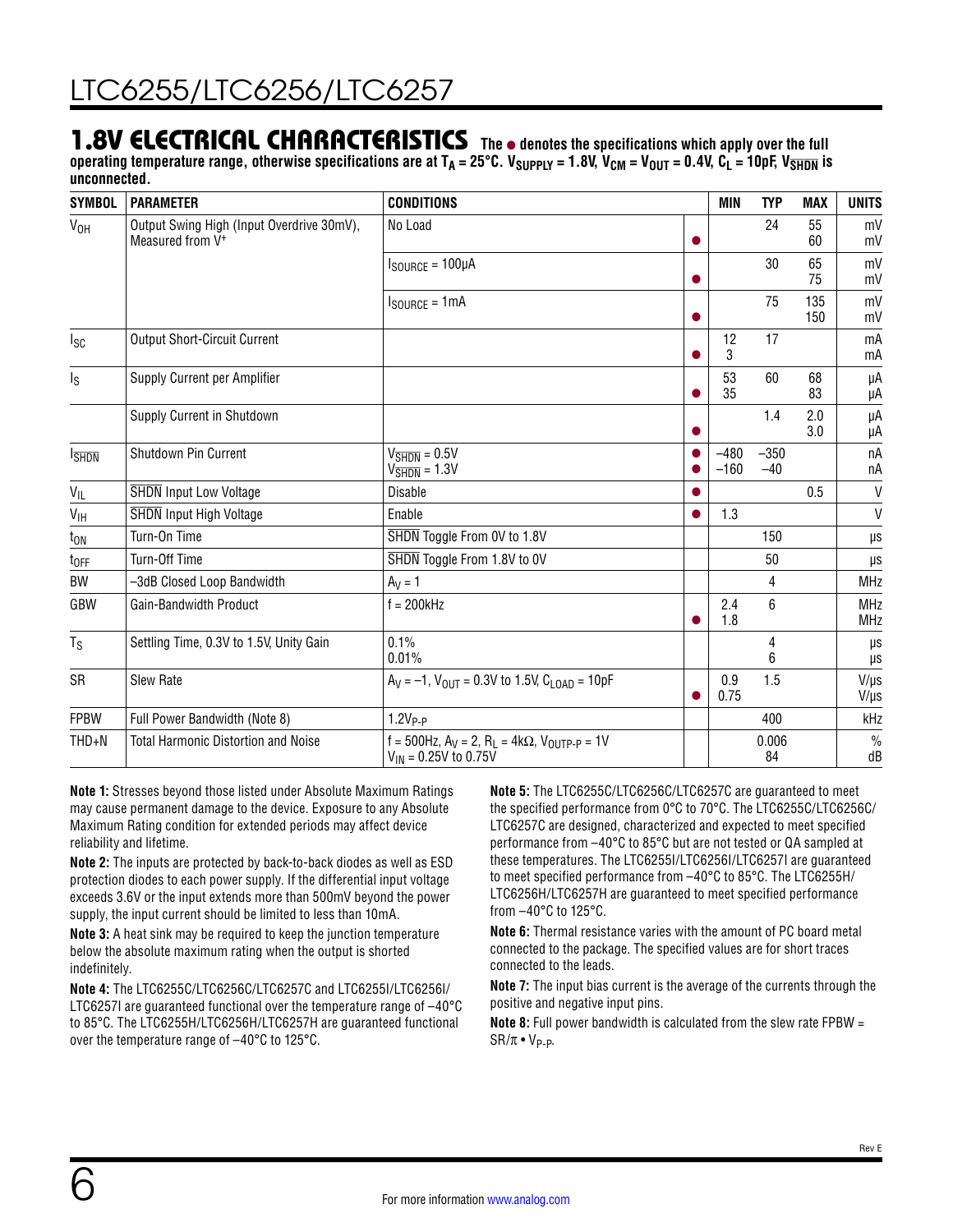





#### **VOS vs Common Mode Voltage**







**V<sub>OS</sub>** vs  $I_{OUT}$  $I_{OUT}$  (mA) –5 –4 –3 –2 –1 0 1 2 3 4 5 VOS (mV) 25 –5 20 10 0 –15 15 5 –20 –10  $-25$   $-5$  $-2$   $-1$  0 1 2 3 625567 G07 –55°C, 25°C 125°C  $V_S = \pm 2.5V$  $V_{CM} = 0V$ 

#### **Input Bias Current vs Common Mode Voltage**



#### **Input Bias Current vs Common Mode Voltage**



Rev E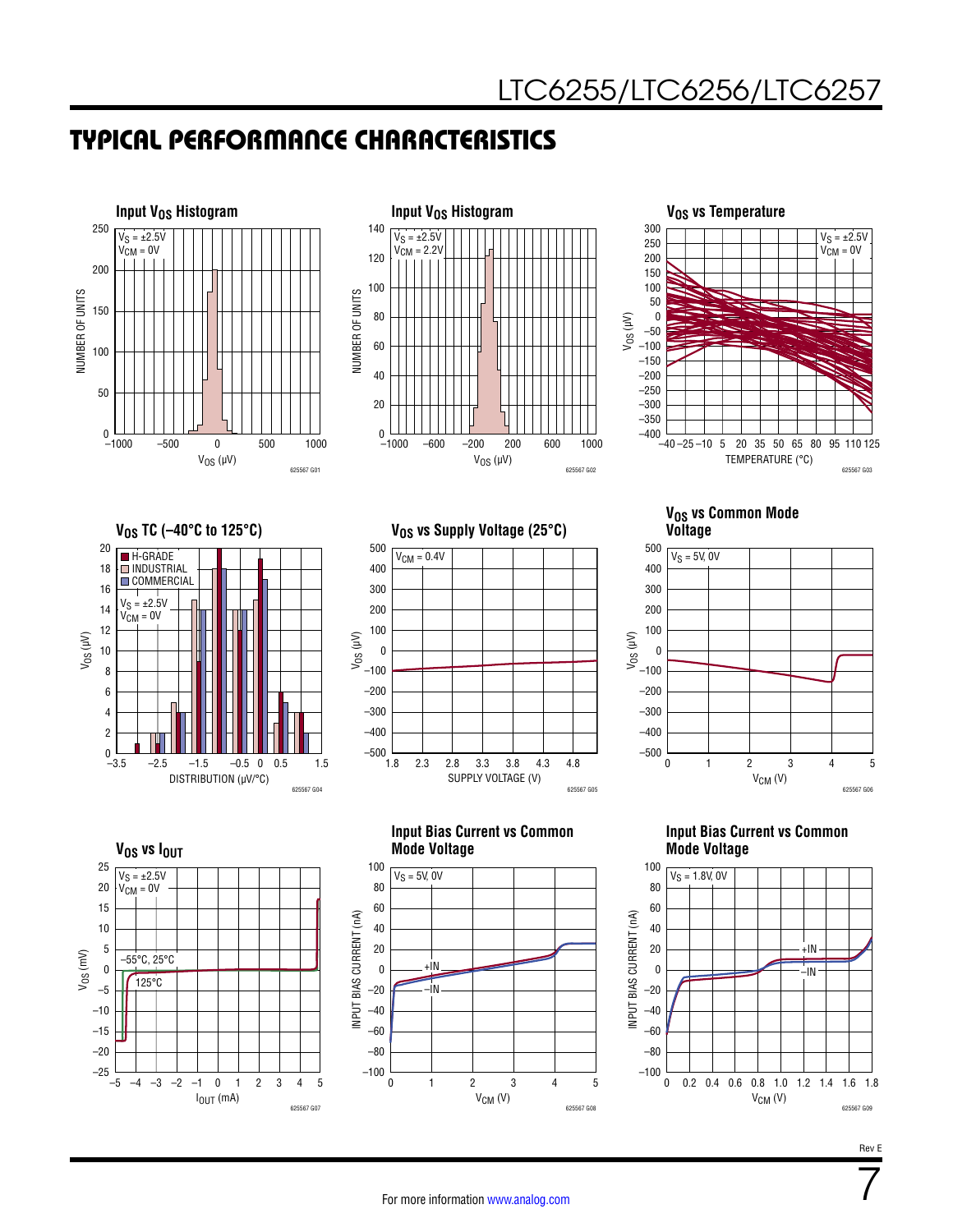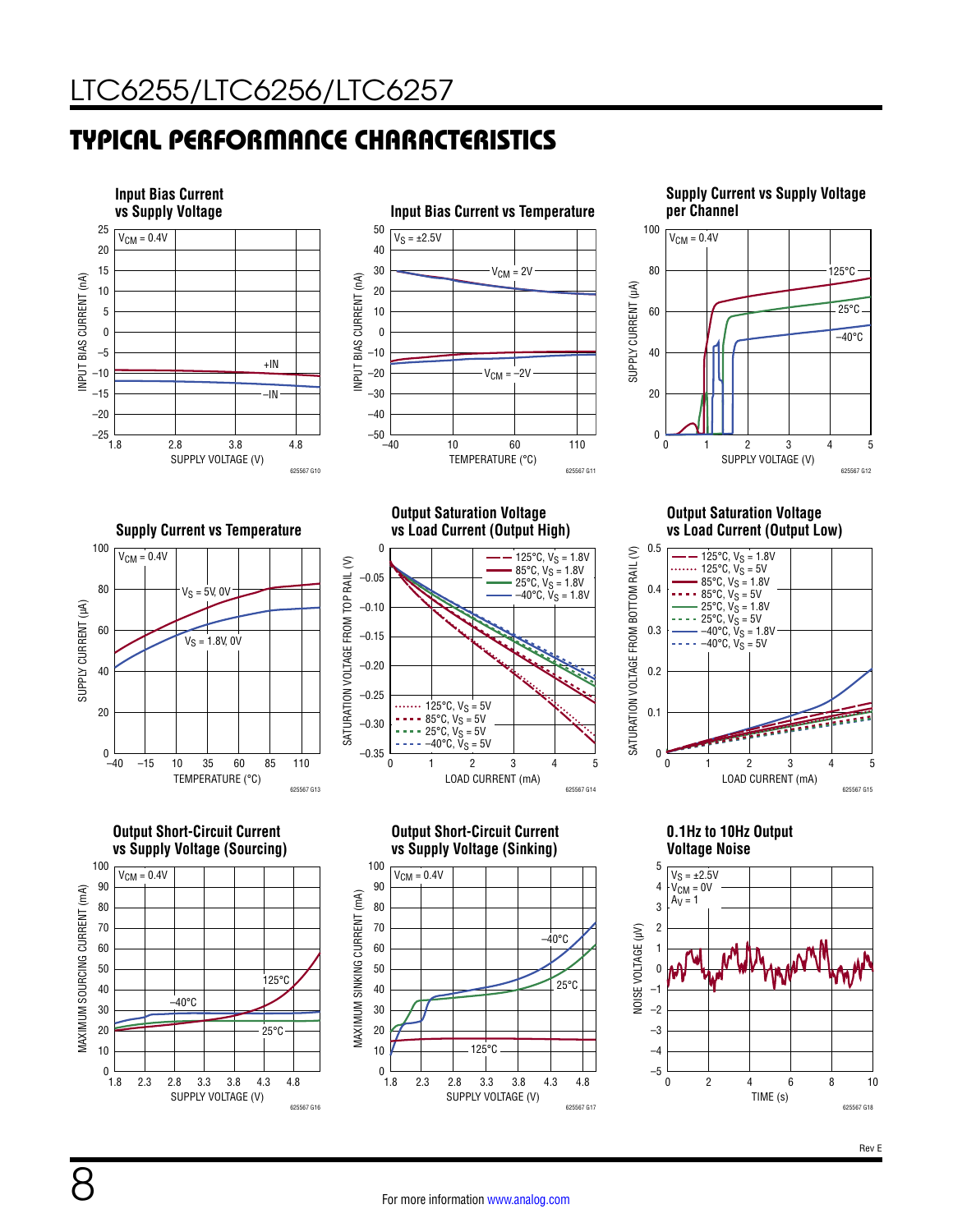

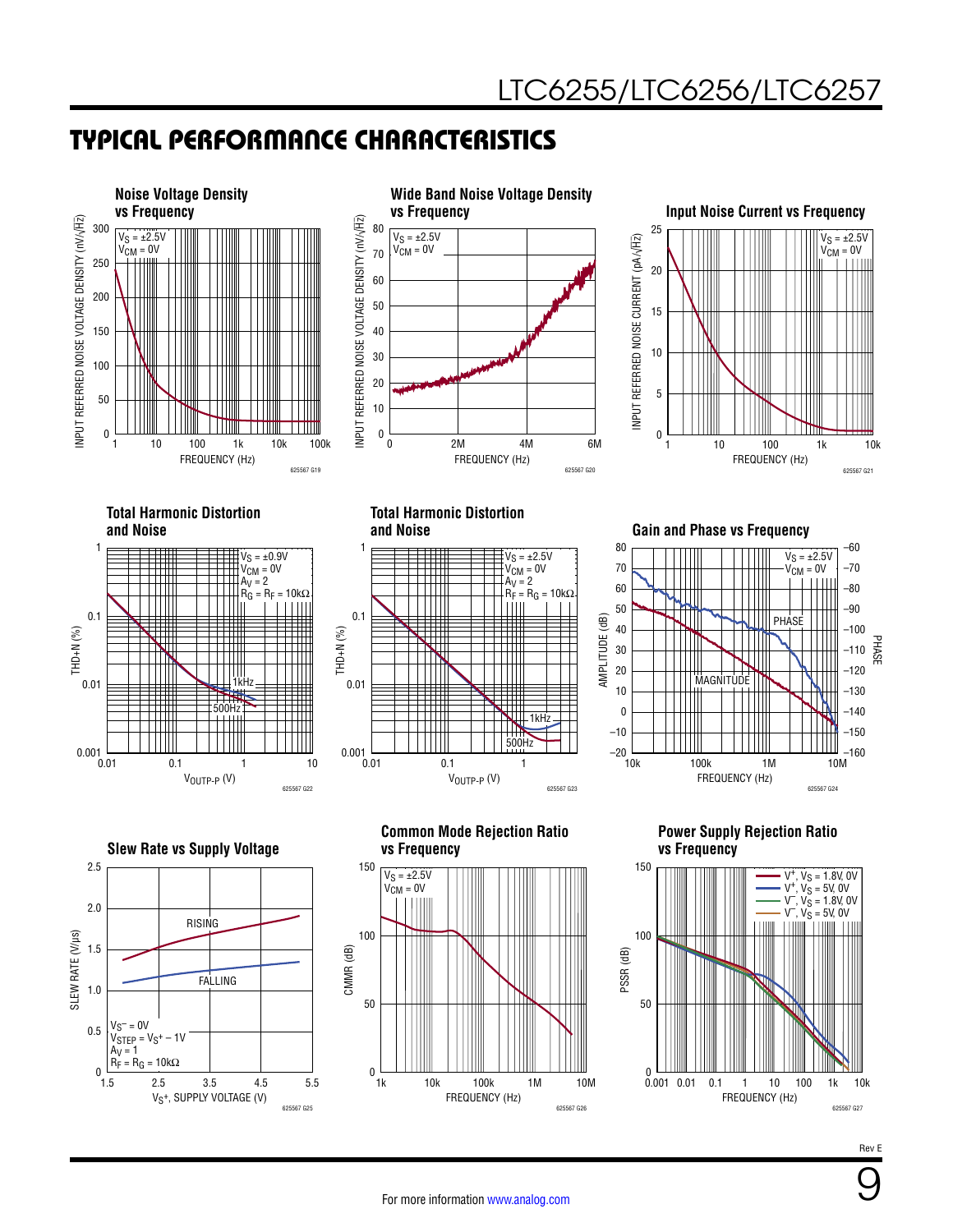<span id="page-9-0"></span>

















**Supply Current vs SHDN Pin Voltage**

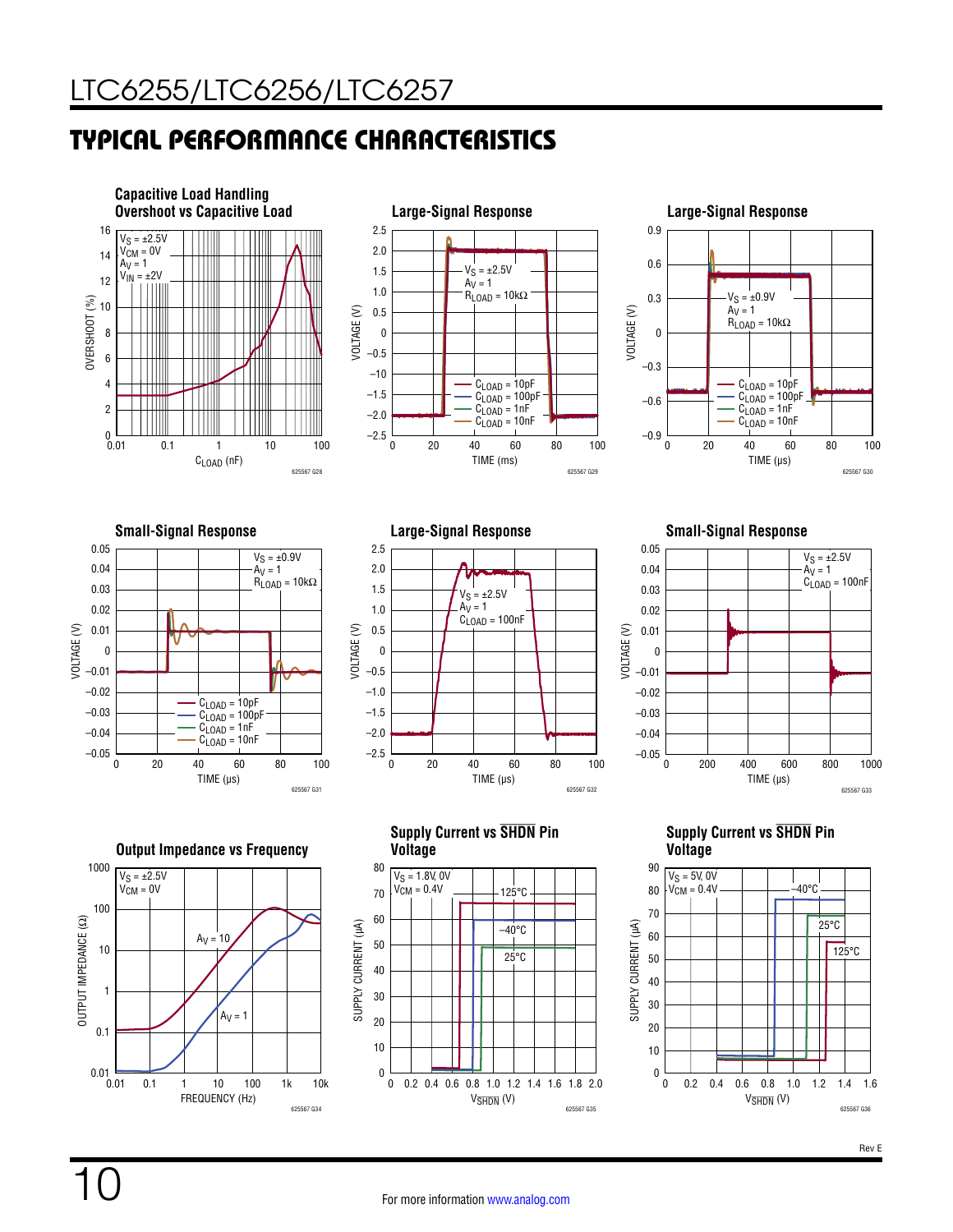### PIN FUNCTIONS

**–IN:** Inverting Input of the Amplifier. Voltage range of this pin can go from  $V^-$  – 0.1V to  $V^+$  + 0.1V.

**+IN:** Non-Inverting Input of Amplifier. This pin has the same voltage range as –IN.

**V+:** Positive Power Supply. Typically the voltage is from 1.8V to 5.25V. Split supplies are possible as long as the voltage between V+ and V– is between 1.8V and 5.25V. A bypass capacitor of 0.1µF as close to the part as possible should be used between power supply pins or between supply pins and ground.

SIMPLIFIED SCHEMATIC

**V–:** Negative Power Supply. It is normally tied to ground. It can also be tied to a voltage other than ground as long as the voltage between  $V^+$  and  $V^-$  is from 1.8V to 5.25V. If it is not connected to ground, bypass it with a capacitor of 0.1µF as close to the part as possible.

**SHDN:** Active Low Shutdown. Shutdown threshold is 0.6V above negative rail. If left unconnected, the amplifier will be on.

**OUT:** Amplifier Output. The voltage range extends to within millivolts of each supply rail.



<span id="page-10-0"></span>**Figure 1. LTC6255/LTC6256/LTC6257 Simplified Schematic**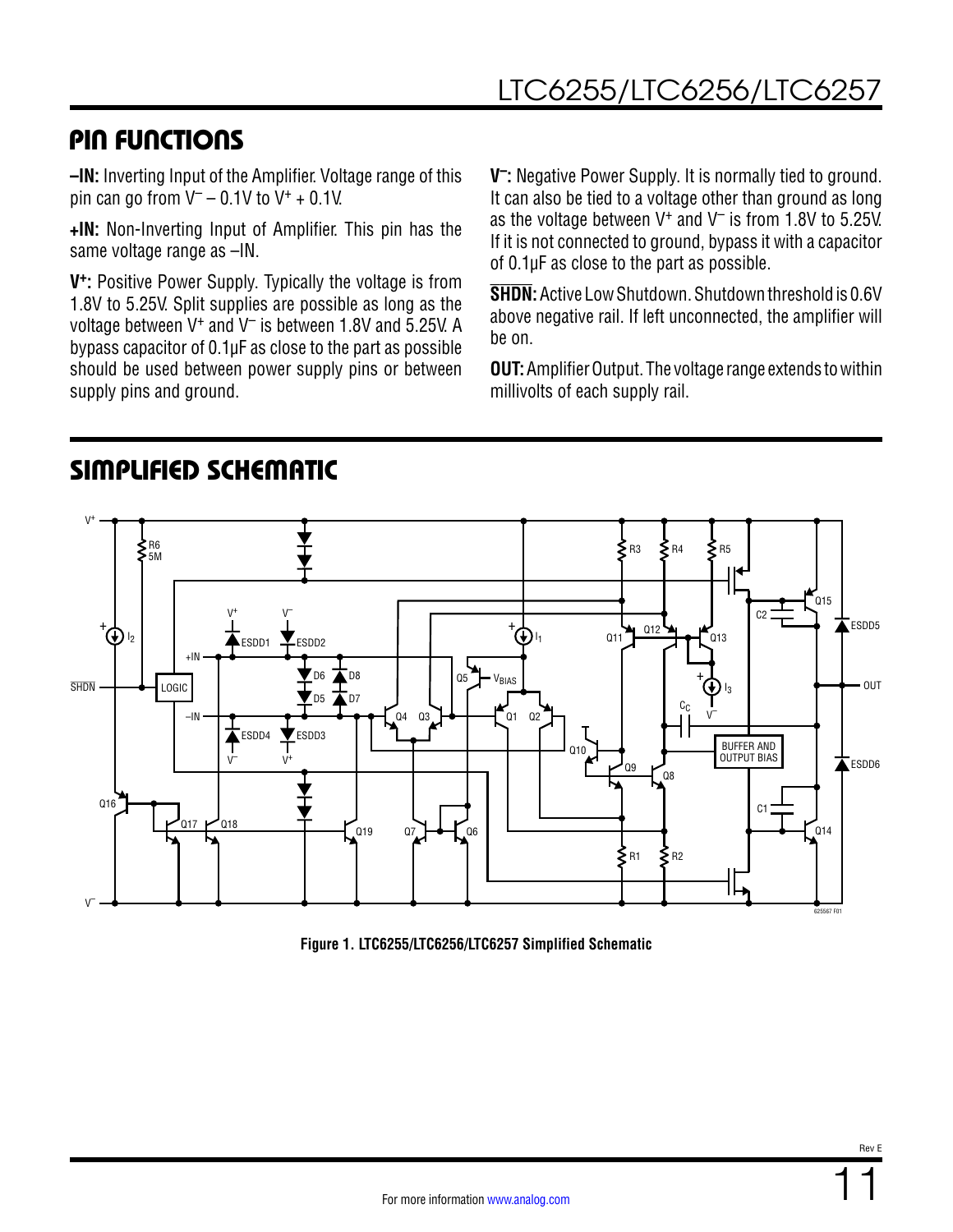# **OPERATION**

The LTC6255 family input signal range extends beyond the negative and positive power supplies. The output can even extend all the way to the negative supply with the proper external pull-down current source. [Figure 1](#page-10-0) depicts a Simplified Schematic of the amplifier. The input stage is comprised of two differential amplifiers, a PNP stage Q1/Q2 and NPN stage Q3/Q4 that are active over different ranges of common mode input voltage. The PNP stage is active between the negative power supply to approximately 1V below the positive supply. As the input voltage approaches the positive supply, transistor Q5 will steer the tail current  $I_1$  to the current mirror Q6/Q7, activating the NPN differential pair and the PNP pair becomes inactive

for the remaining input common mode range. Also for the input stage, devices Q17, Q18 and Q19 act to cancel the bias current of the PNP input pair. When Q1/Q2 is active, the current in Q16 is controlled to be the same as the current Q1/Q2. Thus, the base current of Q16 is normally equal to the base current of the input devices of Q1/Q2. Similar circuitry (not shown) is used to cancel the base current of Q3/Q4. The buffer and output bias stage uses a special compensation technique to take full advantage of the process technology to drive high capacitive loads. The common emitter topology of Q14/Q15 enables the output to swing from rail to rail.

# APPLICATIONS INFORMATION

#### **Low Supply Voltage and Low Power Consumption**

The LTC6255 family of operational amplifiers can operate with power supply voltages from 1.8V to 5.25V. Each amplifier draws only 65µA. The low supply voltage capability and low supply current are ideal for portable applications.

#### **High Capacitive Load Driving Capability and Wide Bandwidth**

The LTC6255 family is optimized for wide bandwidth low power applications. They have an extremely high gain-bandwidth to power ratio and are unity gain stable. When the load capacitance increases, the increased capacitance at the output pushed the non-dominant pole to lower frequency in the open loop frequency response, worsening the phase and gain margin. They are designed to directly drive up to 100nF capacitive load in unity gain configuration (see [Typical Performance Characteristics](#page-9-0), Capacitive Load Handling). Higher gain configurations tend to have better capacitive drive capability than lower gain configurations due to lower closed loop bandwidth and hence higher phase margin.

#### **Low Input Referred Noise**

The LTC6255 family provides a low input referred noise of 20nV/√Hz at 1kHz. The noise density will grow slowly with the frequency in wideband range. The average noise voltage density over 3MHz range is less than  $24nV/\sqrt{Hz}$ . The LTC6255 family is ideal for low noise and low power signal processing applications.

#### **Low Input Offset Voltage**

The LTC6255 family has a low offset voltage of 350μV maximum which is essential for precision applications. The offset voltage is trimmed with a proprietary trim algorithm to ensure low offset voltage over the entire common mode voltage range.

#### **Low Input Bias Current**

The LTC6255 family uses a bias current cancellation circuit to compensate for the base current of the input transistors. When the input common mode voltage is within 200mV of either rail, the bias cancellation circuit are no longer active. For common mode voltages ranging from 0.2V above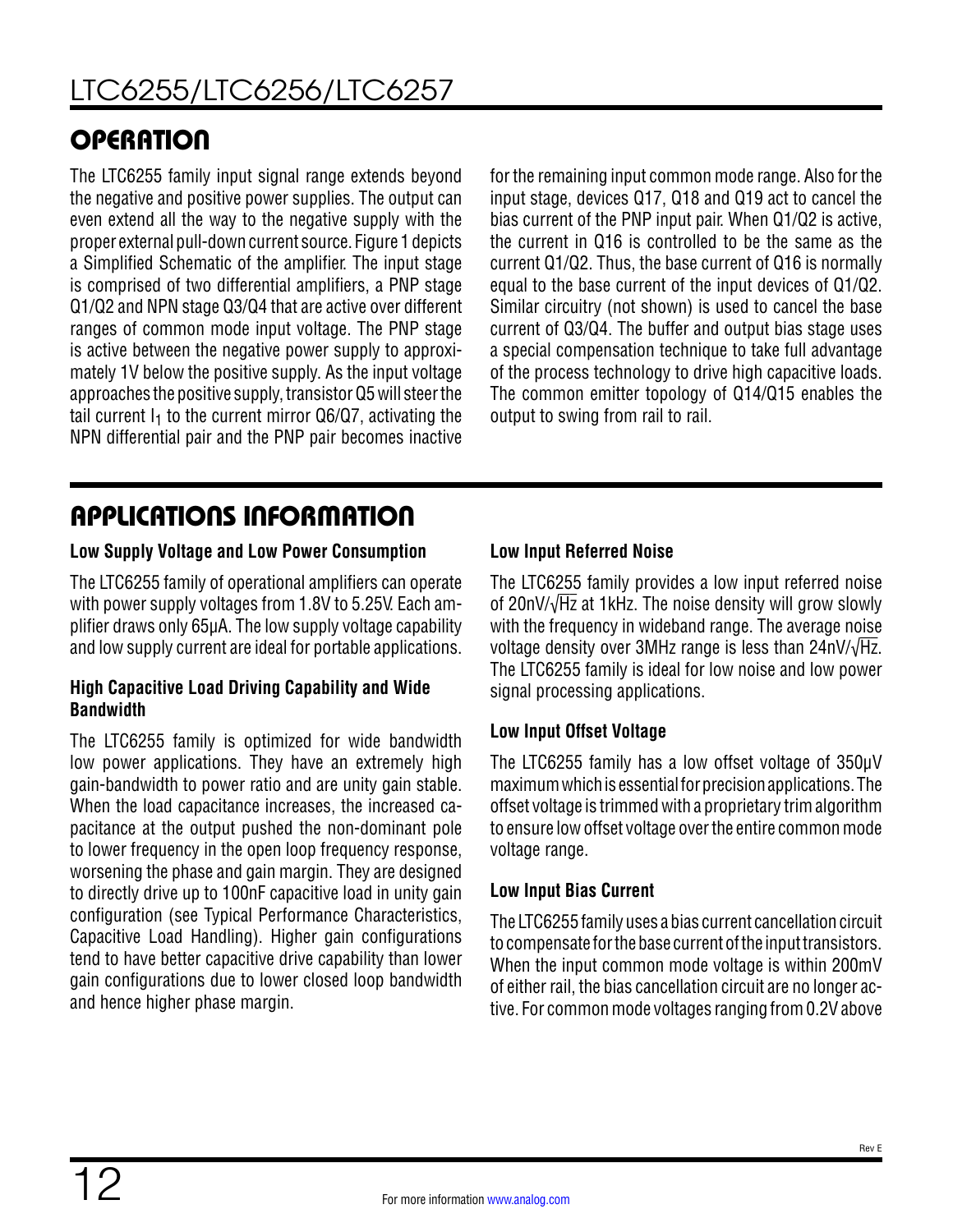### APPLICATIONS INFORMATION

the negative supply to 0.2V below the positive supply, the low input bias current allows the amplifiers to be used in applications with high resistance sources.

#### **Ground Sensing and Rail to Rail Output**

The LTC6255 family has excellent output drive capability, delivering over 10mA of output drive current. The output stage is a rail-to-rail topology that is capable of swinging to within 30mV of either rail. If output swing to the negative rail is required, an external pull down resistor to a negative supply can be added. For 5V/0V op amp supplies, a pull down resistor of 2.1k to –2V will allow a 'true zero' output swing. In this case, the output can swing all the way to the bottom rail while maintaining 80dB of open loop gain. Since the inputs can go 100mV beyond either rail, the op amp can easily perform 'true ground' sensing.

The maximum output current is a function of total supply voltage. As the supply voltage to the amplifier increases, the output current capability also increases. Attention must be paid to keep the junction temperature of the IC below 150°C when the output is in continuous short-circuit. The output of the amplifier has reverse-biased diodes connected to each supply. The output should not be forced more than 0.5V beyond either supply, otherwise current will flow through these diodes.

#### **Input Protection and Output Overdrive**

To prevent breakdown of the input transistors, the input stages are protected against a large differential input voltage by two pairs of back-to-back diodes, D5 to D8. If the differential input voltage exceeds 1.4V, the current in these diodes must be limited to less than 10mA. These amplifiers are not intended for open loop applications such as comparators. When the output stage is overdriven, internal limiting circuitry is activated to improve overdrive recovery. In some applications, this circuitry may draw as much as 1mA supply current.

#### **ESD**

The LTC6255 family has reverse-biased ESD protection diodes on all inputs and output as shown in [Figure 1.](#page-10-0)

#### **Supply Voltage Ramping**

Fast ramping of the supply voltage can cause a current glitch in the internal ESD protection circuits. Depending on the supply inductance, this could result in a supply voltage transient that exceeds the maximum rating. A supply voltage ramp time of greater than 1ms is recommended.

#### **Feedback Components**

Care must be taken to ensure that the pole formed by the feedback resistors and the parasitic capacitance at the inverting input does not degrade stability. For example, in a gain of +2 configuration with gain and feedback resistors of 10k, a poorly designed circuit board layout with parasitic capacitance of 5pF (part +PC board) at the amplifier's inverting input will cause the amplifier to oscillate due to a pole formed at 3.2MHz. An additional capacitor of 5pF across the feedback resistor as shown in [Figure 2](#page-12-0)  will eliminate any ringing or oscillation.

#### **Shutdown**

The single and dual versions have SHDN pins that can shut down the amplifier to less than 7µA supply current. The  $\overline{\text{SHDN}}$  pin voltage needs to be within 0.6V of V<sup>-</sup> for the amplifier to shut down. During shutdown, the output will be in high output resistance state, which is suitable for multiplexer applications. When left floating, the SHDN pin is internally pulled up to the positive supply and the amplifier remains enabled.

<span id="page-12-0"></span>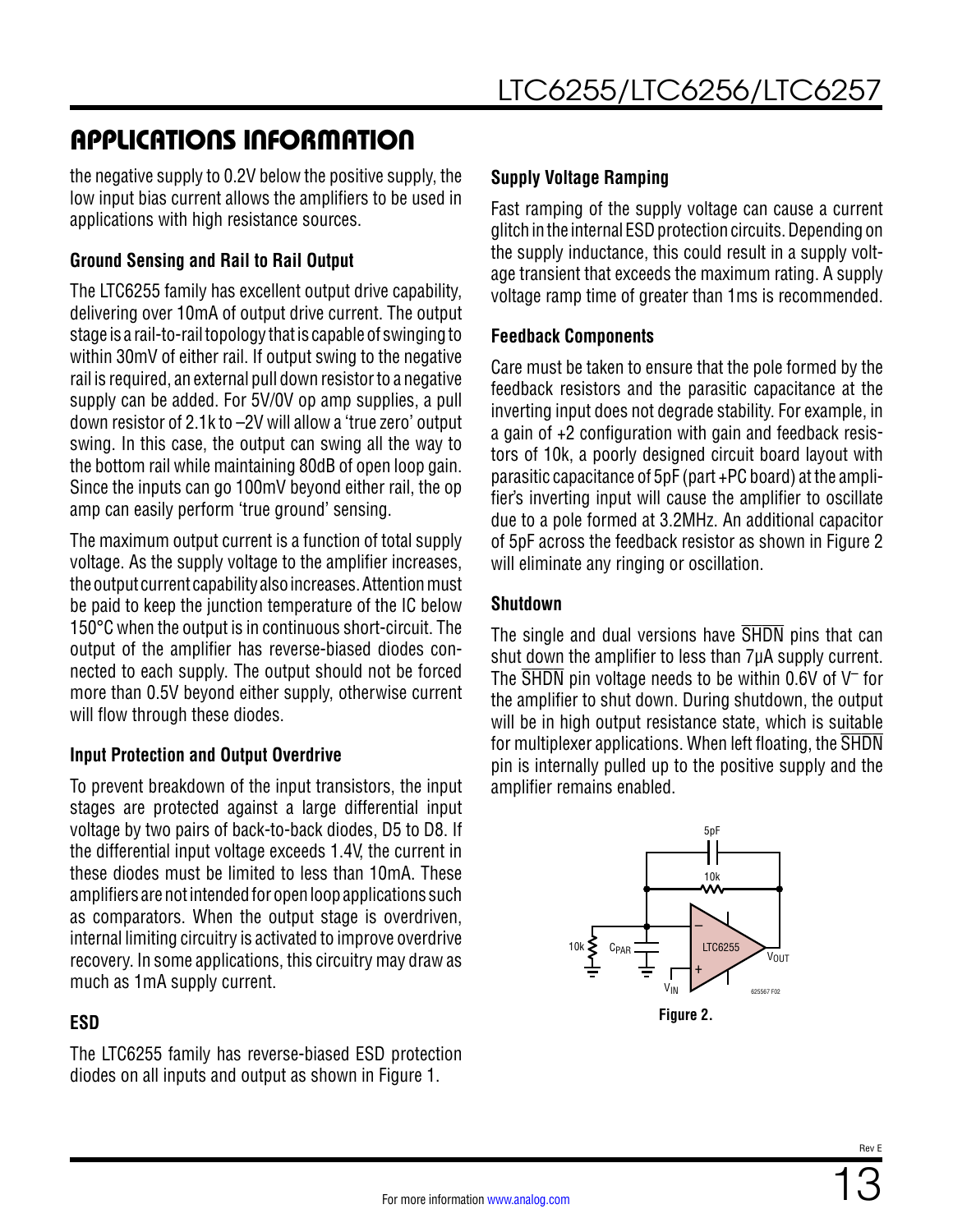### TYPICAL APPLICATIONS



**Figure 3. Gain of 100 Amplifier (3dB Bandwidth of 200kHz on 130µA Supply Current)**

#### **LTC6255 Very Low Power 2nd Order Lowpass Filter**

The LTC6256 circuit shown in [Figure 4](#page-13-0) is a 2nd order, 100kHz, Butterworth lowpass filter. The filter's differential output maximizes the dynamic range in very low voltage operation. A general 2nd order lowpass circuit is shown in [Figure 5](#page-14-0) with the equations to calculate the RC components for cutoff frequencies up to 100kHz for a Butterworth or a Bessel approximation (a Bessel lowpass filter has very low transient response overshoot). In addition the equations for a 4th order lowpass filter are provided to calculate the RC components for two cascaded 2nd order sections.



<span id="page-13-0"></span>

**Figure 4**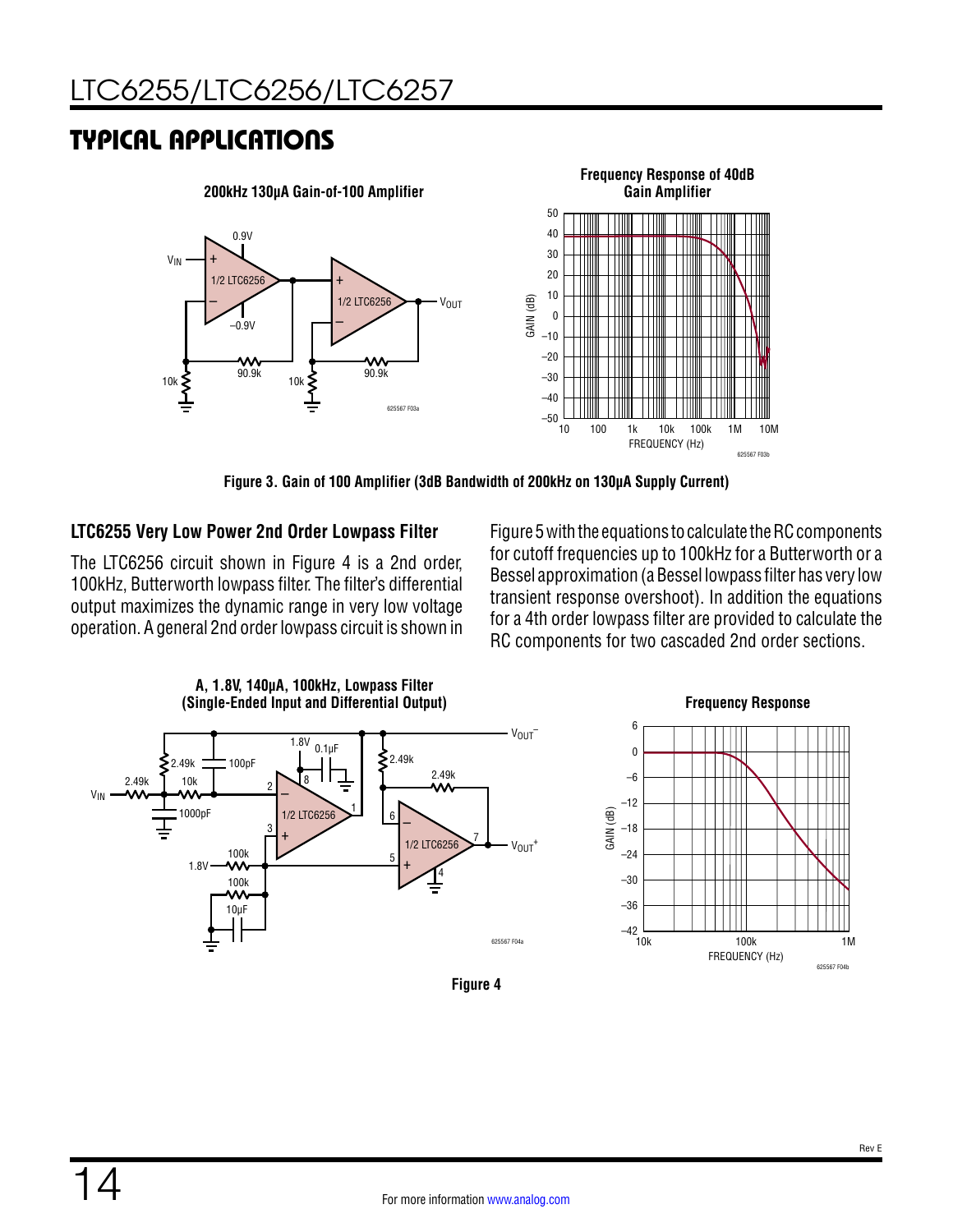### TYPICAL APPLICATIONS





| Table 1.                    |                                                              |                            |
|-----------------------------|--------------------------------------------------------------|----------------------------|
| f <sub>0</sub> AND Q VALUES |                                                              |                            |
| <b>2nd Order Lowpass</b>    |                                                              |                            |
| Butterworth                 | $f_0 = f_{-3dB}$                                             | $Q = 0.707$                |
| Bessel                      | $f_0 = 1.274 \cdot f_{-3dB}$                                 | $Q = 0.577$                |
| <b>4th Order Lowpass</b>    |                                                              |                            |
| Butterworth                 | $f_0 = f_{-3dB}$<br>$f_0 = f_{-3dB}$                         | $Q = 0.541$<br>$Q = 1.307$ |
| Bessel                      | $f_0 = 1.419 \cdot f_{-3dB}$<br>$f_0 = 1.591 \cdot f_{-3dB}$ | $Q = 0.522$<br>$Q = 0.806$ |

#### <span id="page-14-0"></span>**2µs Rise Time Analog 1A Pulsed LED Current Driver**

[Figure 6](#page-15-0) shows the LTC6255 applied as a fast, efficient analog LED current driver. High power LEDs are used in applications ranging from brake lights to video projectors. Most LED applications pulse the LEDs for the best efficiency, and many applications take advantage of control of both pulse width and analog current amplitude.

In order to extend the circuit's input range to accommodate 5V output DACs, the input voltage is initially divided by 50 through the R1:R2 divider. The reduced step is applied to the LTC6255 non inverting input, and LTC6255 output rises until MOSFETs Q1 through Q3 begin to turn on, increasing the current in their drains and therefore the LED. The amount of current is sensed on R3, and fed back to the LTC6255 inverting input through R5. The loop is compensated by R5 and C1, with R4 distancing the gate capacitance from the op amp output for the best time domain response. 10% to 90% rise time was measured at 2µs on a 10mA to 1A pulse. Starting at 0 current there is an additional delay of 2.7µs.

It may seem strange to use a micropower op amp in a high current LED application, but it can be justified by the low duty cycles encountered in LED drive applications. A one amp LED is quite bright even when driven at 1% or even 0.1% duty cycles and these constitute 10mA and 1mA average current levels respectively, in which case the supply current of the op amp becomes noticeable. The LTC6255 combines 6.5MHz of gain-bandwidth product and 1.8V/μs slew rate on a supply current budget of only 65µA.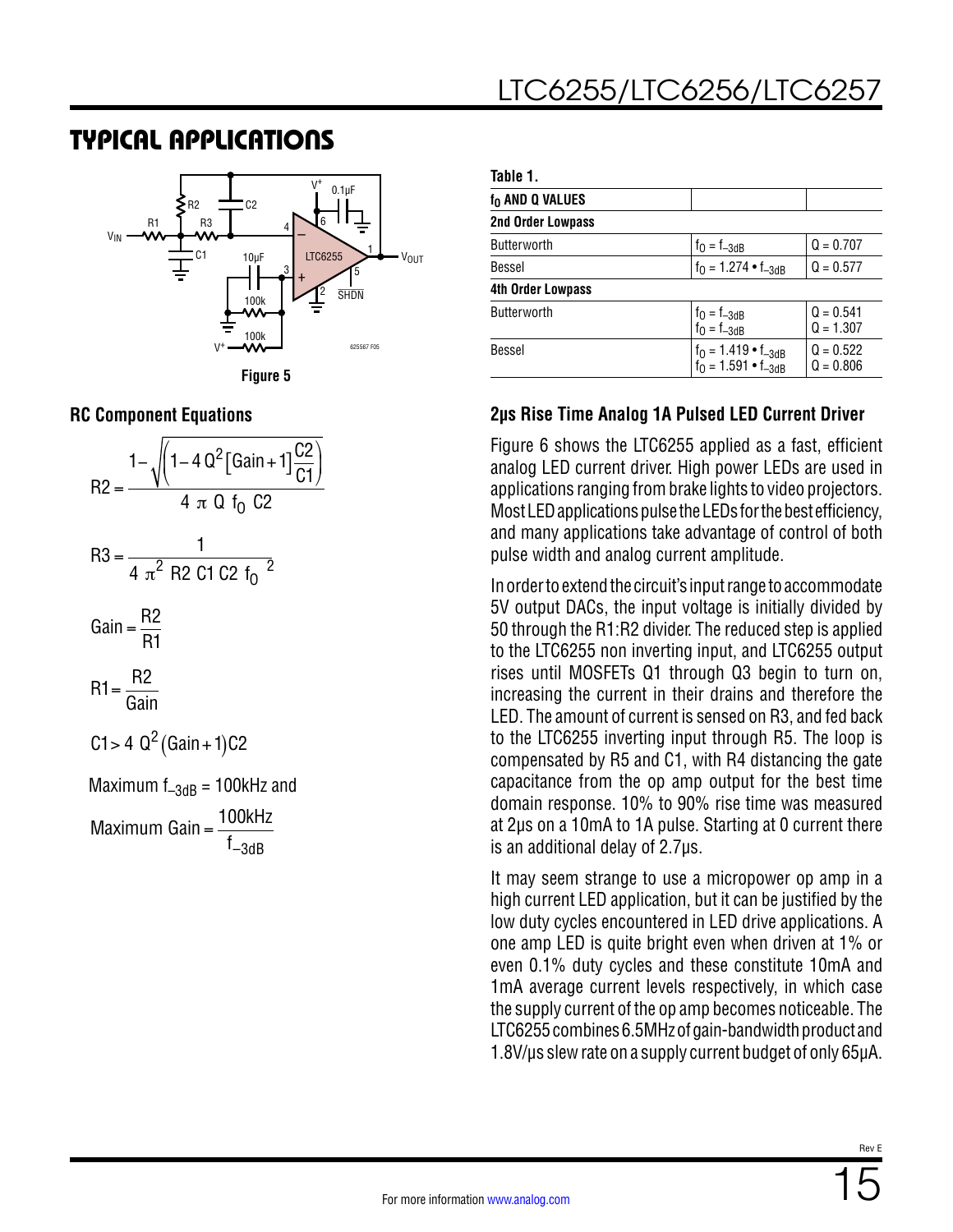# TYPICAL APPLICATIONS

When  $V_{IN}$  is at OV, the op amp supply current is nominally 65µA, but the 450µV maximum input offset may appear across R3 inducing a 4.5mA current in the LED. Some applications want a guaranteed zero LED current at  $V_{IN} = 0$ , and this is the purpose of  $R_{\text{UP}}$ .  $R_{\text{UP}}$  forces 5µA reverse current through R5 creating a negative 1.2mV output offset at R3. This guarantees a zero LED current, but note that the op amp supply current rises from 65µA to a still respectable 650µA in this case due to internal protection circuitry for the output stage. For reduced current, the LTC6255 can be shut down, but the output becomes high impedance and may leak high which will turn on the MOSFETs and LED hard. Adding pull-down resistor  $R_{SD}$  ensures that the LTC6255 output goes low when shutting down.



#### **2µs Rise Time Analog 1A Pulsed LED Current Driver**

<span id="page-15-0"></span>



**Figure 7. Time Domain Response Showing 2µs Rise Time. Top Waveform**  Is V<sub>IN</sub>. Middle Waveform Is the 10mA to 1A Step Measured at R3, then the **0mA to 1A Step Showing Extra 2.7µs Delay When Recovering From 0mA**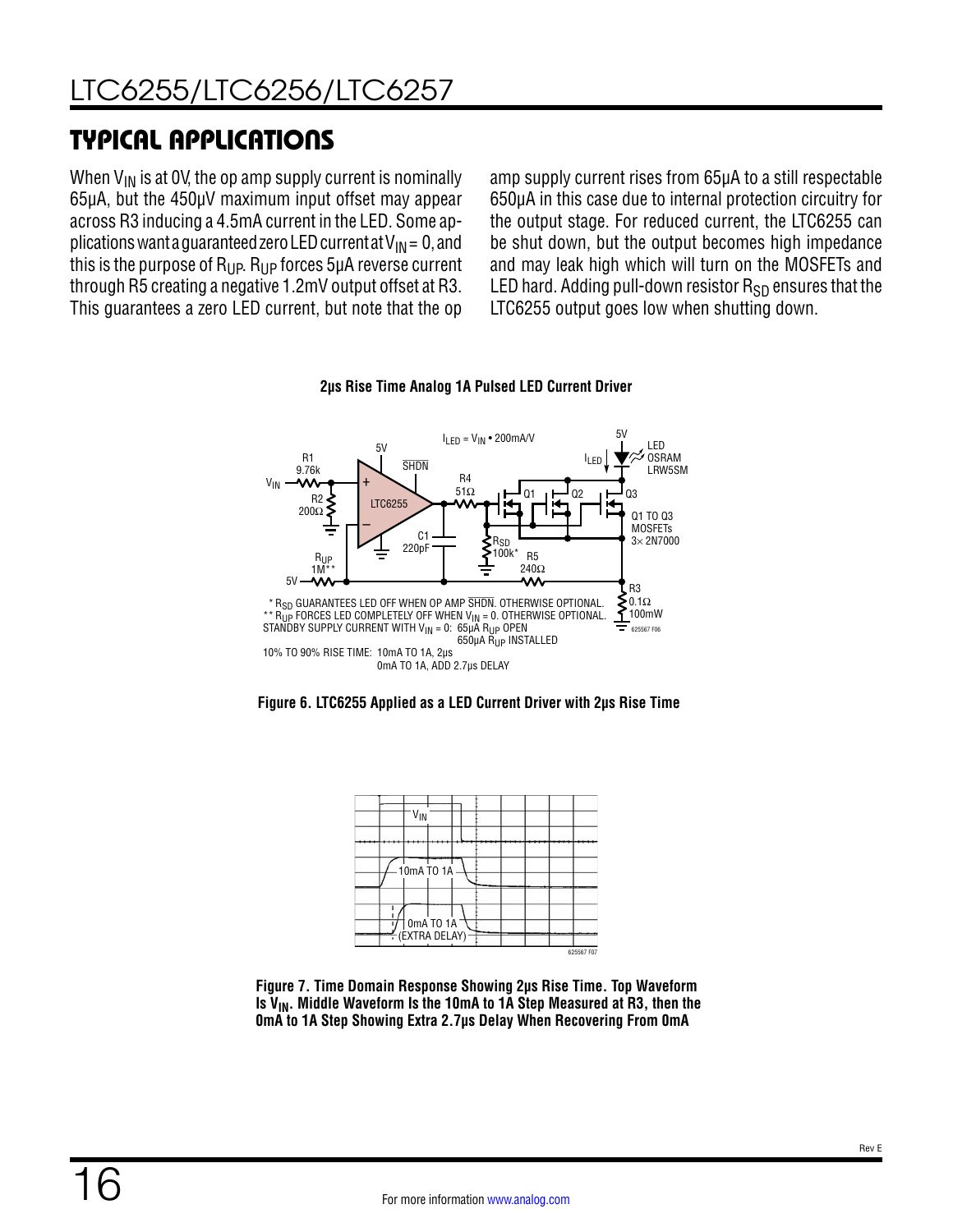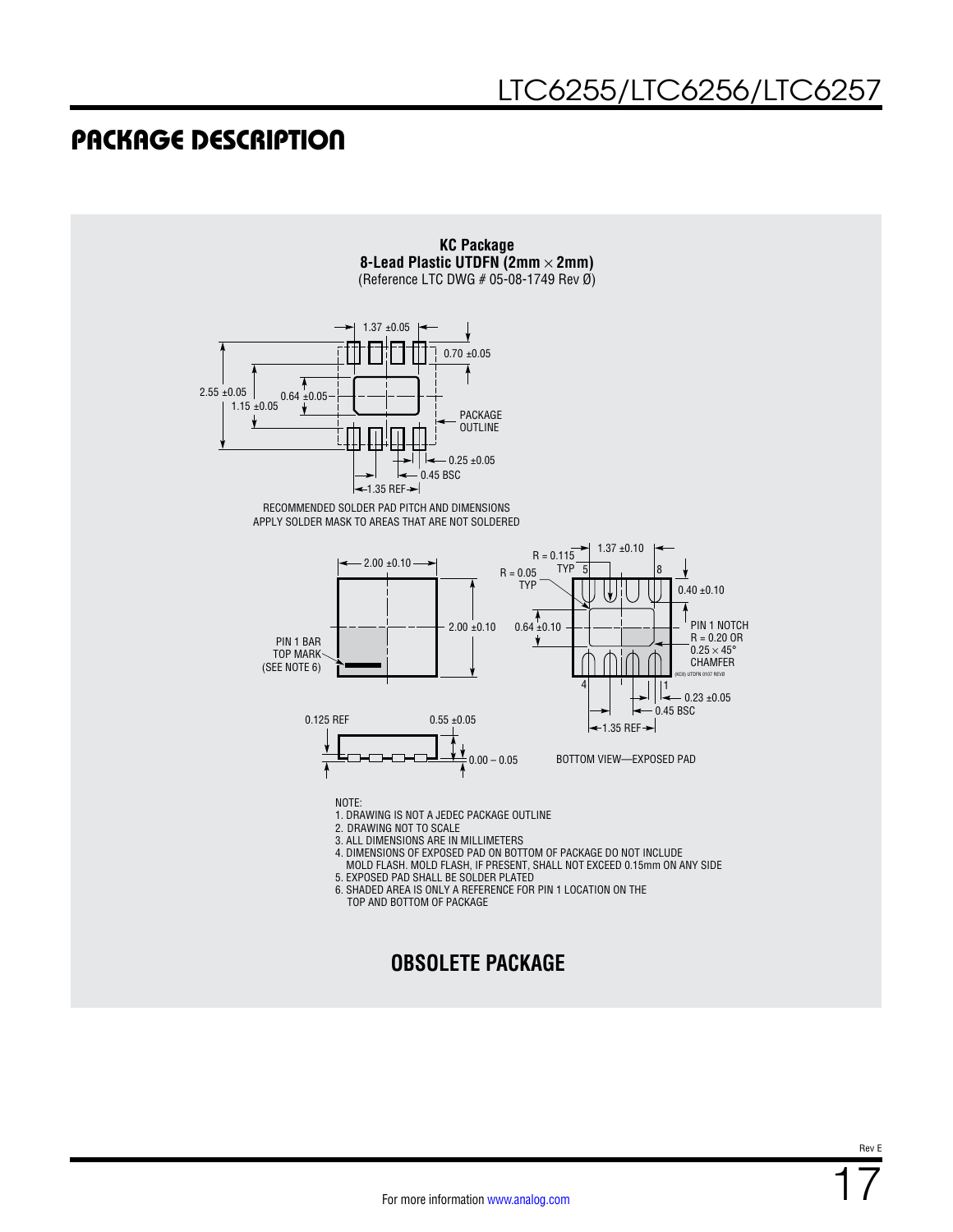

**S6 Package 6-Lead Plastic TSOT-23** (Reference LTC DWG # 05-08-1636)

3. DIMENSIONS ARE INCLUSIVE OF PLATING

4. DIMENSIONS ARE EXCLUSIVE OF MOLD FLASH AND METAL BURR

5. MOLD FLASH SHALL NOT EXCEED 0.254mm

6. JEDEC PACKAGE REFERENCE IS MO-193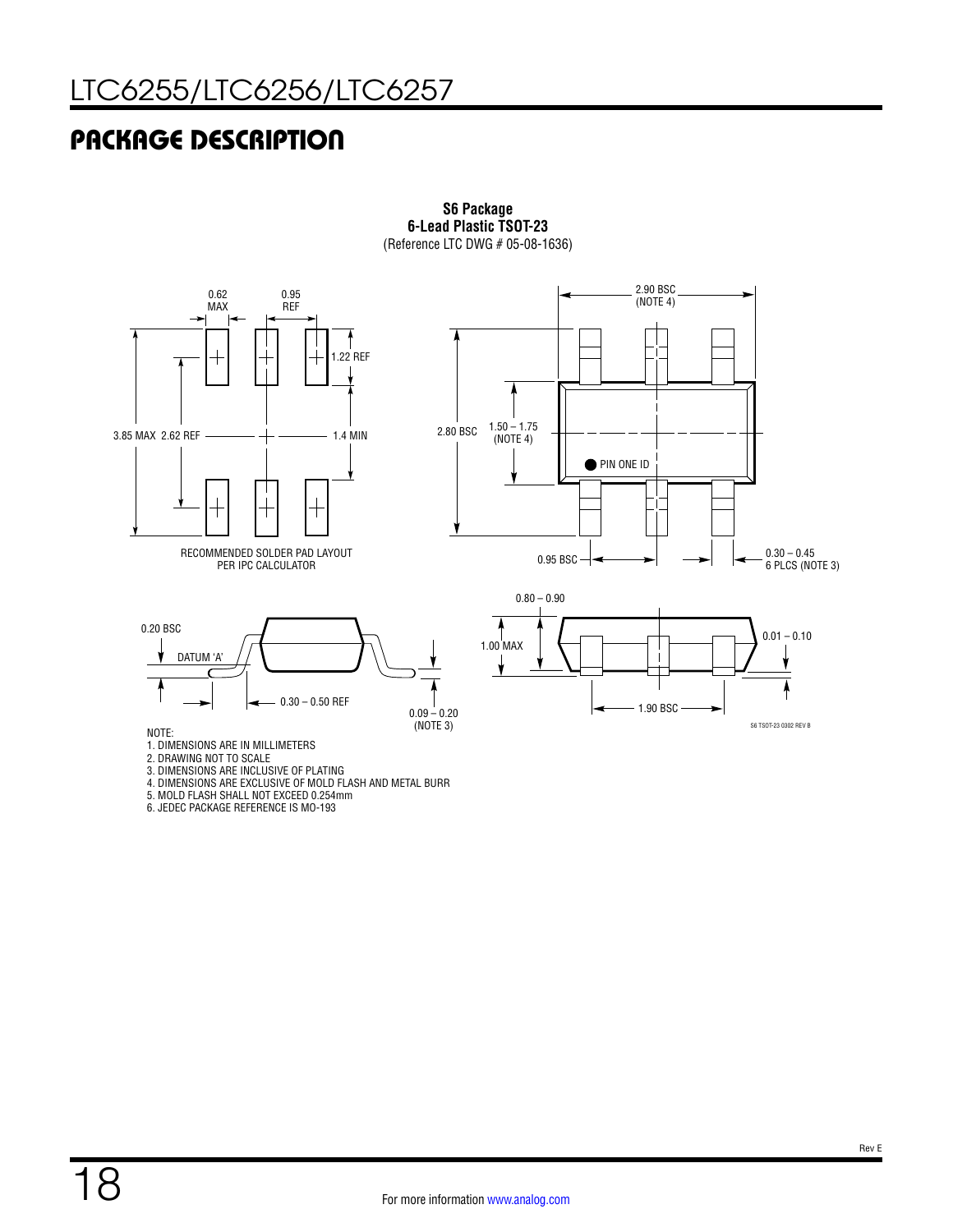

**TS8 Package 8-Lead Plastic TSOT-23** (Reference LTC DWG # 05-08-1637 Rev A)

5. MOLD FLASH SHALL NOT EXCEED 0.254mm

6. JEDEC PACKAGE REFERENCE IS MO-193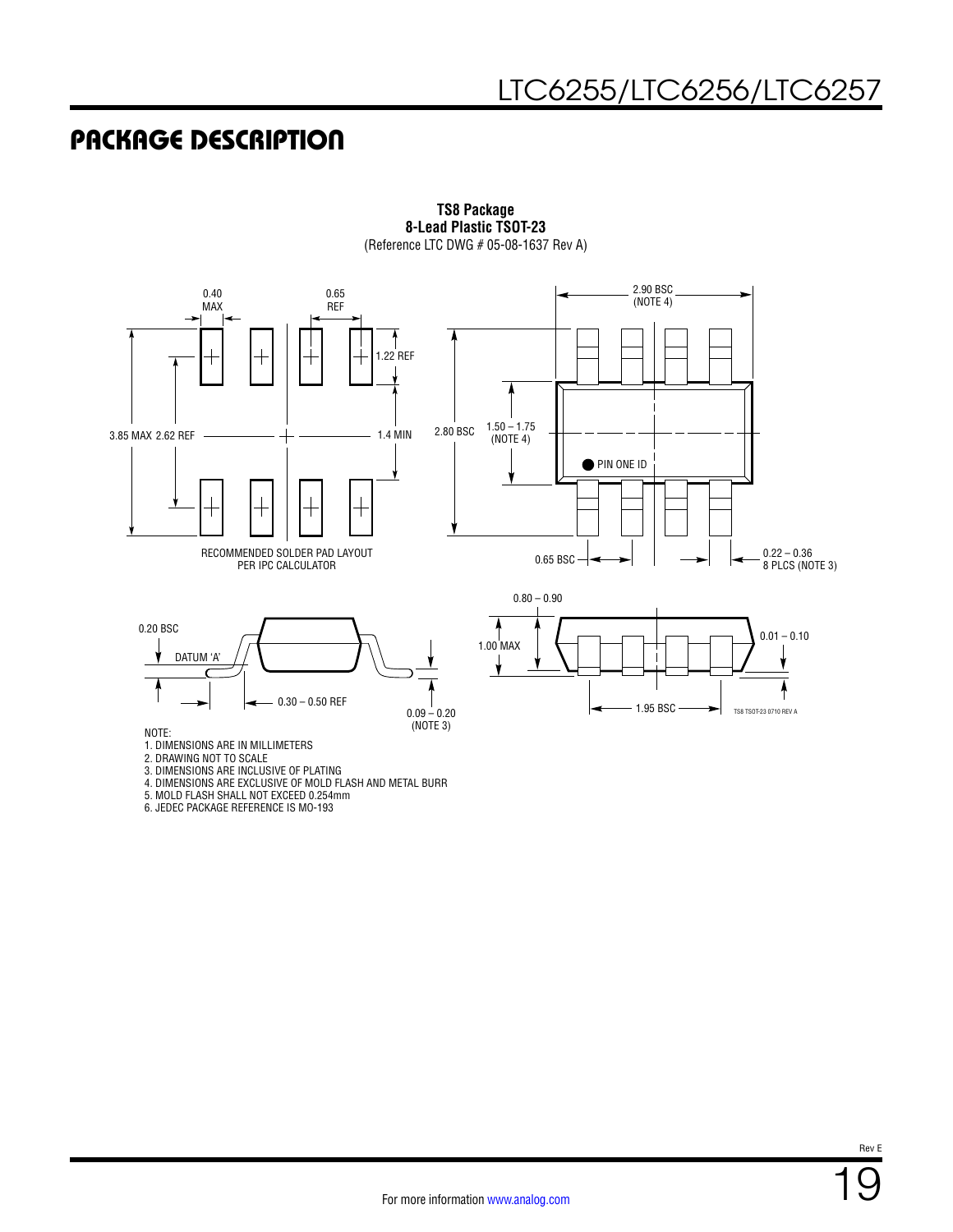

**MS8 Package 8-Lead Plastic MSOP** (Reference LTC DWG # 05-08-1660 Rev G)

 MOLD FLASH, PROTRUSIONS OR GATE BURRS SHALL NOT EXCEED 0.152mm (.006") PER SIDE 4. DIMENSION DOES NOT INCLUDE INTERLEAD FLASH OR PROTRUSIONS.

 INTERLEAD FLASH OR PROTRUSIONS SHALL NOT EXCEED 0.152mm (.006") PER SIDE 5. LEAD COPLANARITY (BOTTOM OF LEADS AFTER FORMING) SHALL BE 0.102mm (.004") MAX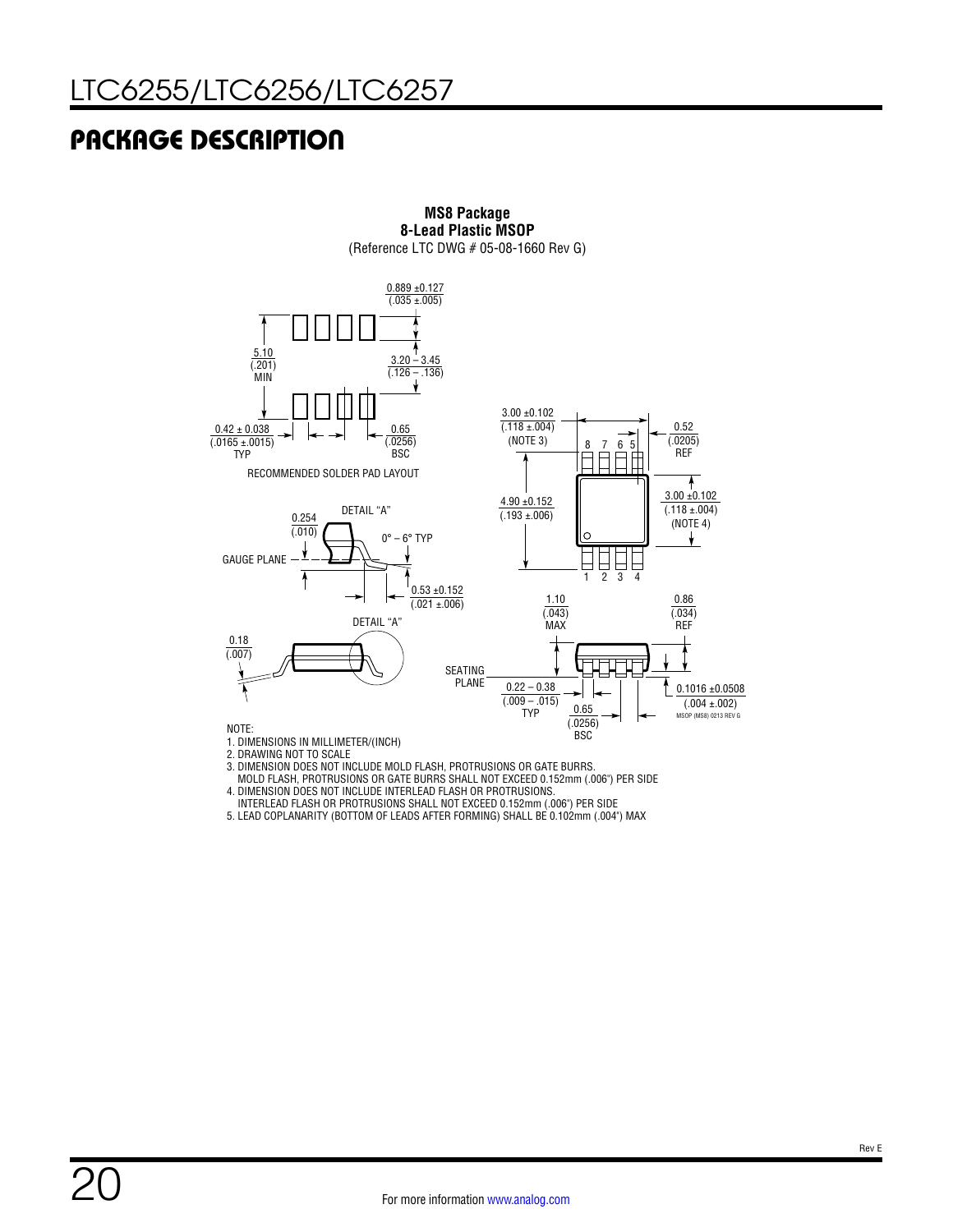

**MS Package 10-Lead Plastic MSOP** (Reference LTC DWG # 05-08-1661 Rev F)

- 
- 3. DIMENSION DOES NOT INCLUDE MOLD FLASH, PROTRUSIONS OR GATE BURRS.
- MOLD FLASH, PROTRUSIONS OR GATE BURRS SHALL NOT EXCEED 0.152mm (.006") PER SIDE
- 4. DIMENSION DOES NOT INCLUDE INTERLEAD FLASH OR PROTRUSIONS.
- INTERLEAD FLASH OR PROTRUSIONS SHALL NOT EXCEED 0.152mm (.006") PER SIDE
- 5. LEAD COPLANARITY (BOTTOM OF LEADS AFTER FORMING) SHALL BE 0.102mm (.004") MAX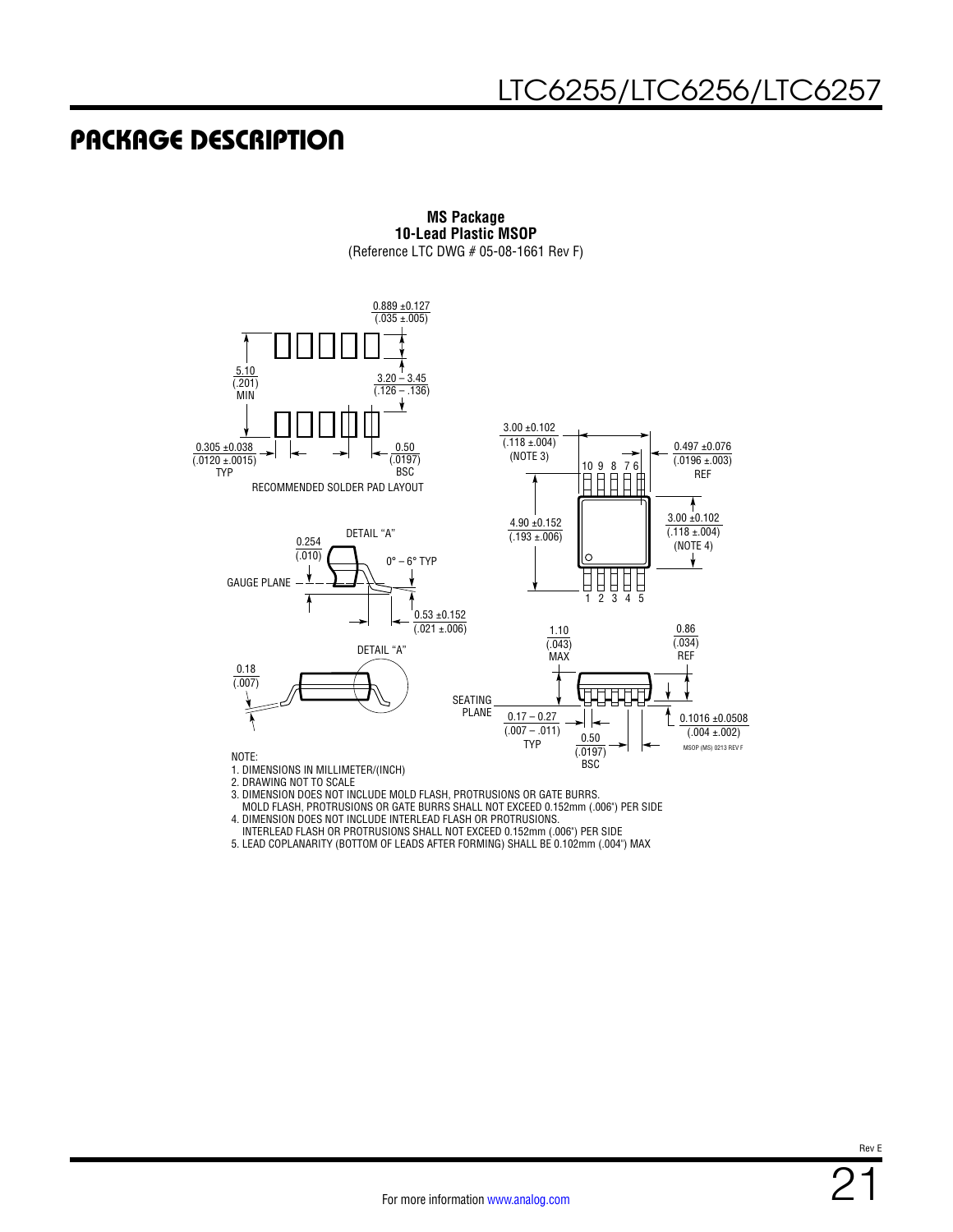

**MS Package 16-Lead Plastic MSOP** (Reference LTC DWG # 05-08-1669 Rev A)

3. DIMENSION DOES NOT INCLUDE MOLD FLASH, PROTRUSIONS OR GATE BURRS.

 MOLD FLASH, PROTRUSIONS OR GATE BURRS SHALL NOT EXCEED 0.152mm (.006") PER SIDE 4. DIMENSION DOES NOT INCLUDE INTERLEAD FLASH OR PROTRUSIONS.

INTERLEAD FLASH OR PROTRUSIONS SHALL NOT EXCEED 0.152mm (.006") PER SIDE

5. LEAD COPLANARITY (BOTTOM OF LEADS AFTER FORMING) SHALL BE 0.102mm (.004") MAX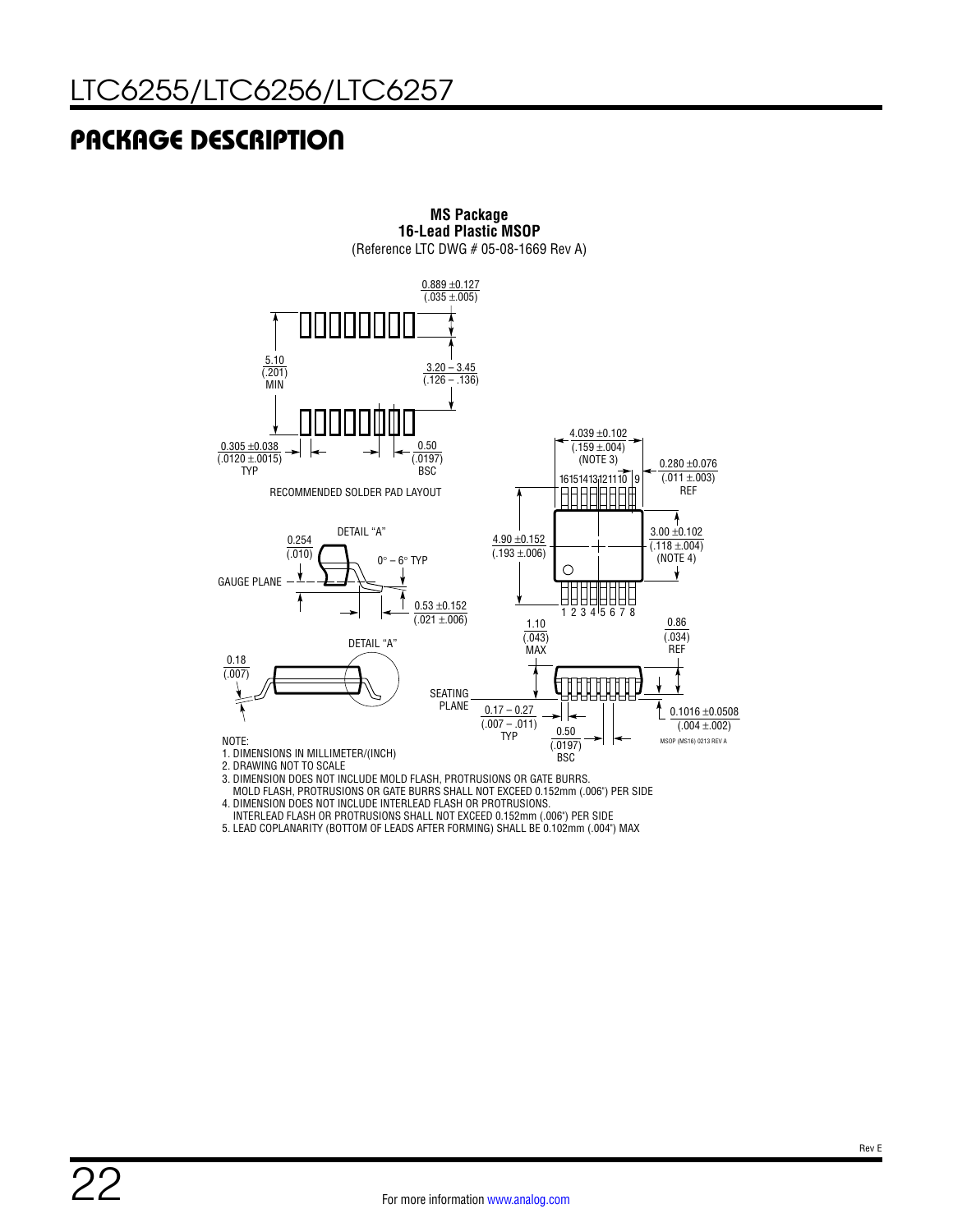

MOLD FLASH. MOLD FLASH, IF PRESENT, SHALL NOT EXCEED 0.15mm ON ANY SIDE

5. EXPOSED PAD SHALL BE SOLDER PLATED

6. SHADED AREA IS ONLY A REFERENCE FOR PIN 1 LOCATION ON THE TOP AND BOTTOM OF PACKAGE

Rev E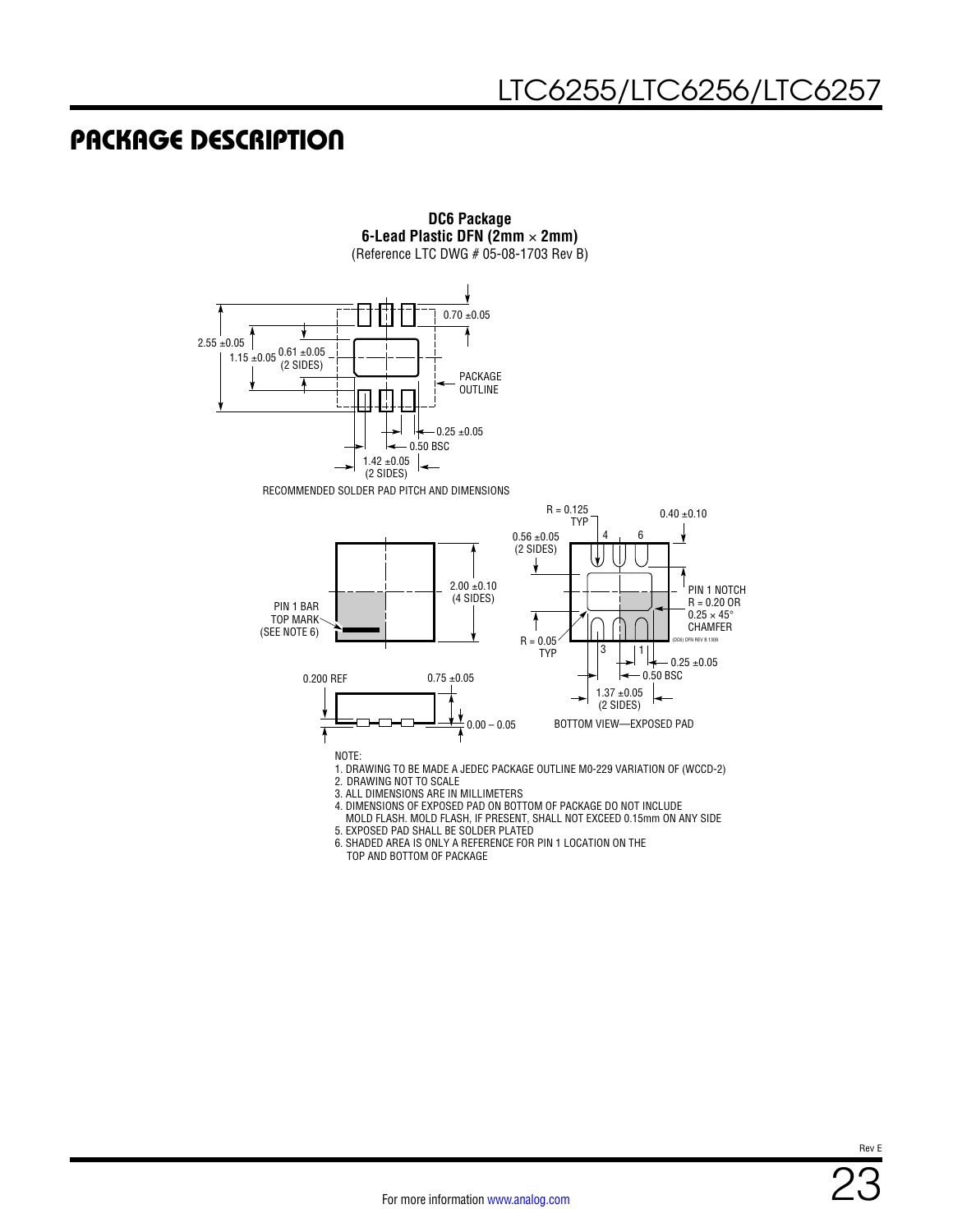

**DC8 Package**

TOP AND BOTTOM OF PACKAGE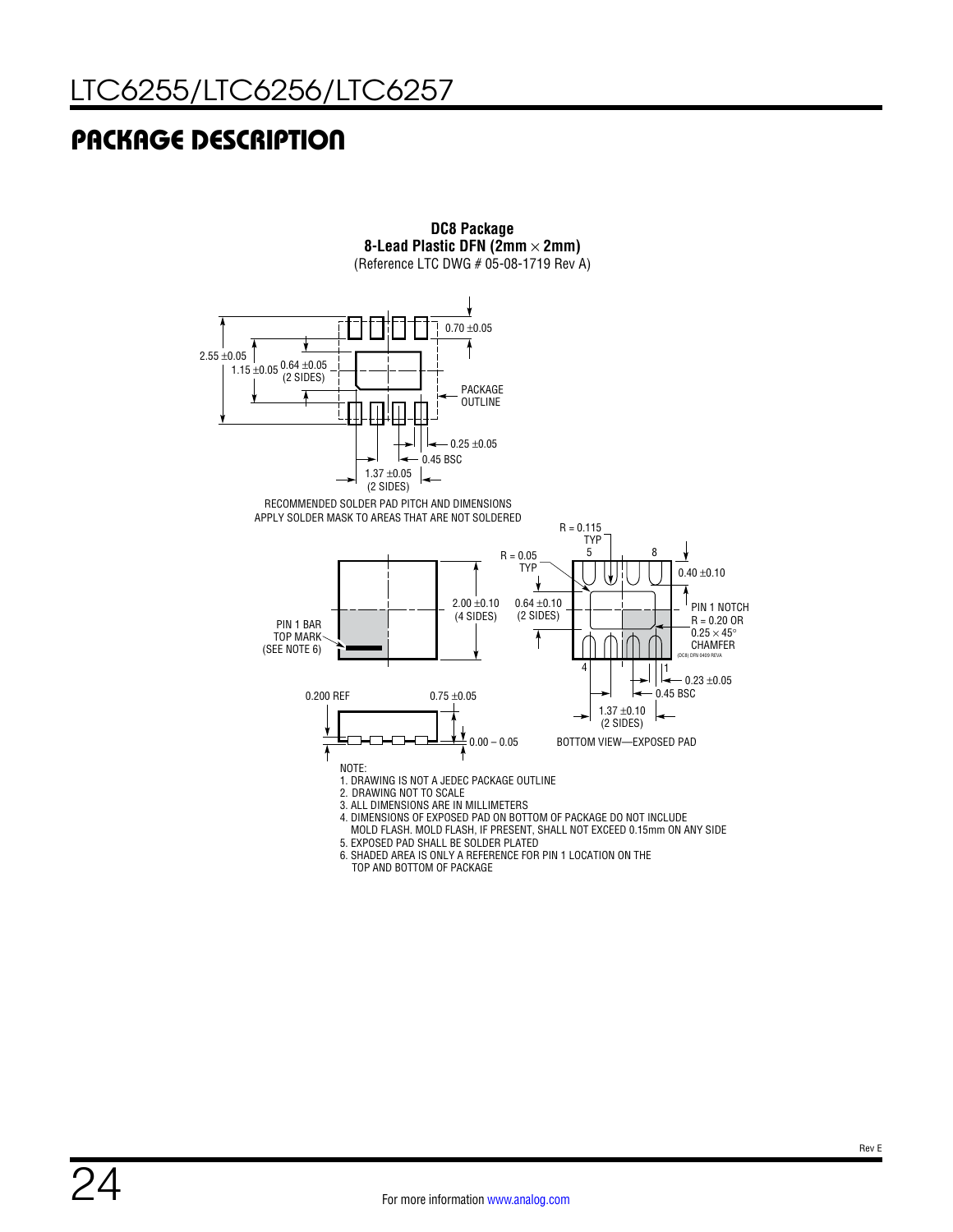### REVISION HISTORY

| <b>REV</b>   | <b>DATE</b> | <b>DESCRIPTION</b>                                                                                              | <b>PAGE NUMBER</b> |
|--------------|-------------|-----------------------------------------------------------------------------------------------------------------|--------------------|
| A            | 9/10        | Revised A <sub>V</sub> Conditions in 5V Electrical Characteristics and 1.8V Electrical Characteristics sections | 4.5                |
|              |             | Revised I <sub>S</sub> MAX values in 5V Electrical Characteristics section                                      |                    |
|              |             | Revised I <sub>SC</sub> MIN values in 1.8V Electrical Characteristics section                                   | 6                  |
| R            | 9/11        | Updated the Features and Description sections.                                                                  |                    |
|              |             | Added C-, H-, and I-grades to the Absolute Maximum Ratings and Order Information sections.                      | 2, 3               |
|              |             | Updated 5V and 1.8V Electrical Characteristics sections.                                                        | 3 to 6             |
|              |             | Revised the title of curve G32 in the Typical Performance Characteristics section.                              | 8                  |
|              |             | Revised Figure 6 in the Typical Applications section.                                                           | 17                 |
|              |             | Revised the Typical Application drawing on the back page.                                                       | 24                 |
| $\mathsf{C}$ | 7/15        | Added $2mm \times 2mm \times 0.8mm$ DFN package                                                                 | 2, 3, 24           |
| D.           | 11/15       | Added 2mm $\times$ 2mm $\times$ 0.8mm DFN package for LTC6255                                                   | 2, 3, 23           |
| E.           | 6/18        | Obsoleted KC package option                                                                                     | 1 to 3, 17 to 24   |